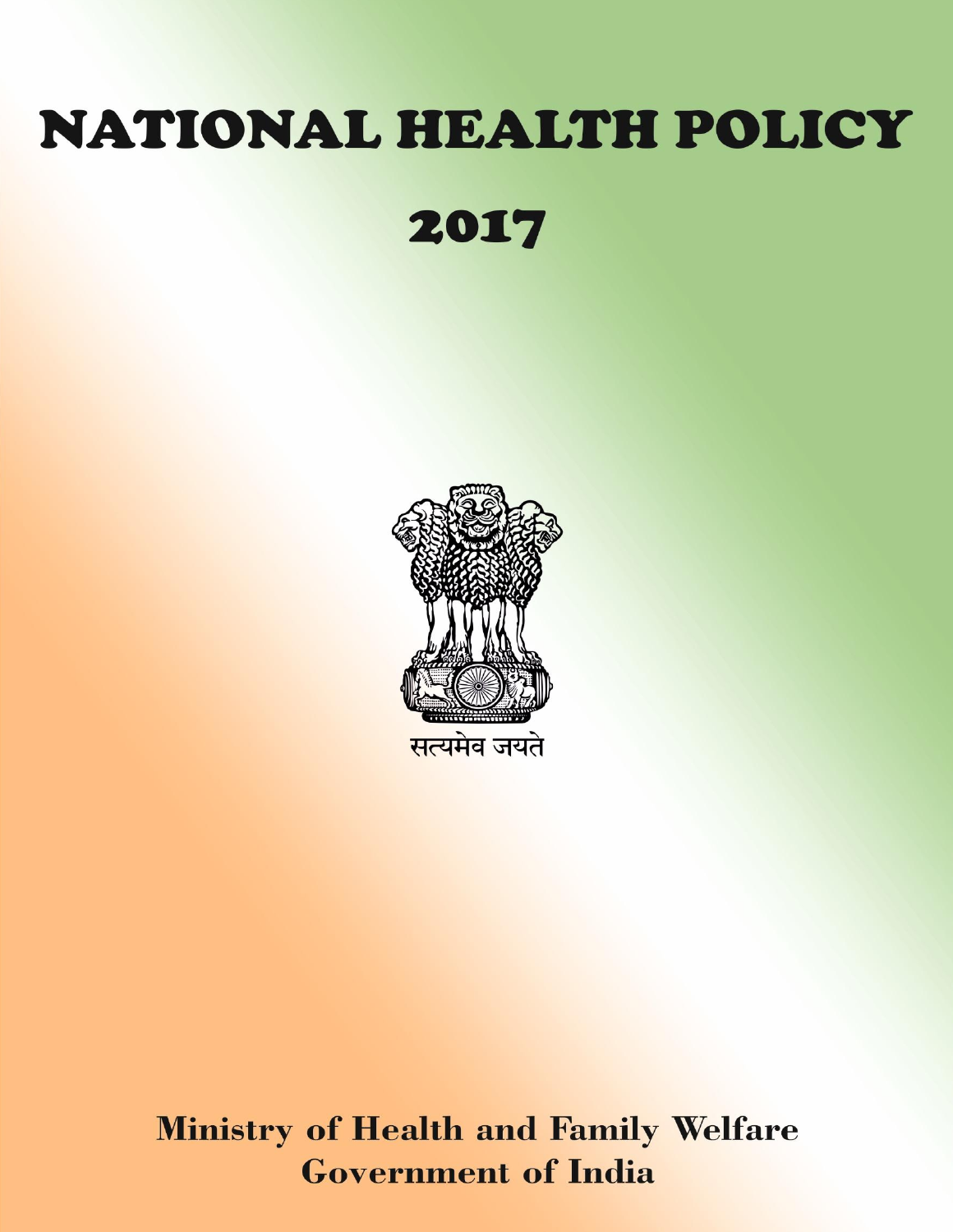| Contents       |                                                                      |              |  |
|----------------|----------------------------------------------------------------------|--------------|--|
| $\mathbf{1}$   | Introduction:                                                        | $\mathbf{1}$ |  |
| $\overline{2}$ | Goal, Principles and Objectives                                      | 1            |  |
| 2.1            | Goal                                                                 | 1            |  |
| 2.2            | Key Policy Principles                                                | $\mathbf{1}$ |  |
| 2.3            | Objectives                                                           | 3            |  |
| 2.4            | Specific Quantitative Goals and Objectives                           | 3            |  |
| $\mathbf{3}$   | <b>Policy Thrust</b>                                                 | 6            |  |
| 3.1            | <b>Ensuring Adequate Investment</b>                                  | 6            |  |
| 3.2            | Preventive and Promotive Health                                      | 6            |  |
| 3.3            | Organisation of Public Health Care Delivery                          | 7            |  |
| 3.3.1          | Primary Care Services & Continuity of Care                           | 8            |  |
| 3.3.2          | <b>Secondary Care Services</b>                                       | 9            |  |
| 3.3.3          | Reorienting Public Hospitals                                         | 10           |  |
| 3.3.4          | Closing Infrastructure and Human Resource/Skill Gaps                 | 10           |  |
| 3.3.5          | Urban Health Care                                                    | 10           |  |
| 4.1            | RMNCH+A services                                                     | 11           |  |
| 4.2            | Child and Adolescent Health                                          | 11           |  |
| 4.3            | Interventions to address malnutrition and micronutrient deficiencies | 11           |  |
| 4.4            | Universal Immunisation                                               | 12           |  |
| 4.5            | Communicable Diseases                                                | 12           |  |
| 4.6            | Non Communicable Diseases                                            | 13           |  |
| 4.7            | Mental Health                                                        | 13           |  |
| 4.8            | Population Stabilisation                                             | 13           |  |
| 5              | <b>Women's Health and Gender Mainstreaming</b>                       | 14           |  |
| 6              | <b>Gender Based Violence</b>                                         | 14           |  |
| 7              | Supportive supervision                                               | 14           |  |
| 8              | <b>Emergency Care and Disaster Preparedness</b>                      | 14           |  |
| 9              | Mainstreaming the potential of AYUSH                                 | 14           |  |
| 10             | <b>Tertiary Care Services</b>                                        | 15           |  |
| 11             | <b>Human Resources for Health</b>                                    | 15           |  |
| 12             | <b>Financing of Health Care</b>                                      | 18           |  |
| 13             | <b>Collaboration with Non-Government Sector/Engagement</b>           | 19           |  |
|                | with private sector                                                  |              |  |
| 14             | <b>Regulatory Framework</b>                                          | 22           |  |
| 15             | <b>Vaccine Safety</b>                                                | 24           |  |
| 16             | <b>Medical Technologies</b>                                          | 24           |  |
| 17             | <b>Public Procurement</b>                                            | 24           |  |
| 18             | <b>Availability of Drugs and Medical Devices</b>                     | 24           |  |

## **NATIONAL HEALTH POLICY, 2017**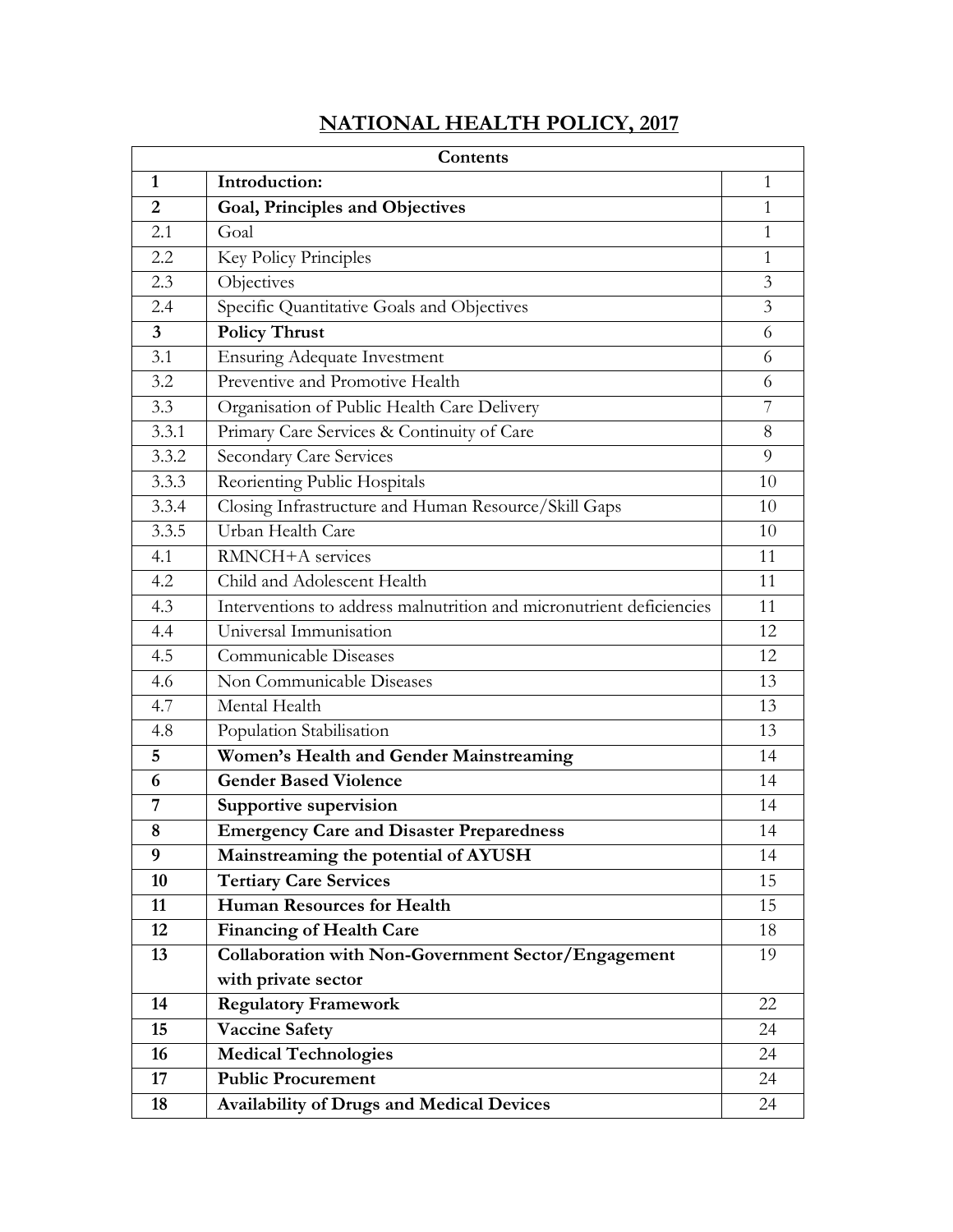| 19 | Aligning other policies for medical devices and equipment    | 24 |
|----|--------------------------------------------------------------|----|
|    | with public health goals                                     |    |
| 20 | Improving Public Sector Capacity for manufacturing essential | 24 |
|    | drugs and vaccines                                           |    |
| 21 | <b>Anti-microbial Resistance</b>                             | 25 |
| 22 | <b>Health Technology Assessment</b>                          | 25 |
| 23 | Digital Health Technology Eco - System                       | 25 |
| 24 | <b>Health Surveys</b>                                        | 25 |
| 25 | <b>Health Research</b>                                       | 26 |
| 26 | Governance                                                   | 27 |
| 27 | Legal Framework for Health Care and Health Pathway           | 27 |
| 28 | <b>Implementation Framework and Way forward</b>              | 28 |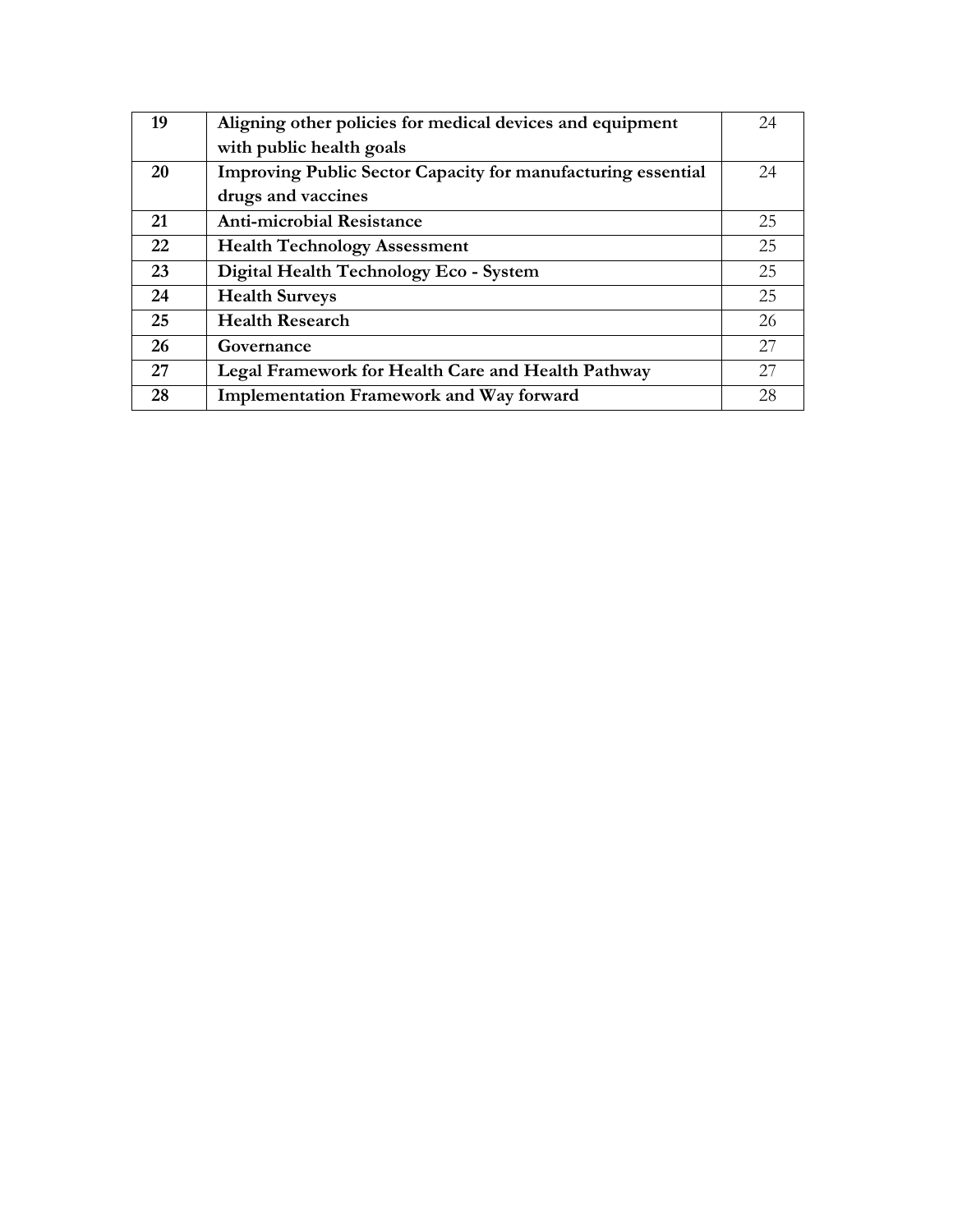#### **1. Introduction**

The National Health Policy of 1983 and the National Health Policy of 2002 have served well in guiding the approach for the health sector in the Five-Year Plans. Now 14 years after the last health policy, the context has changed in four major ways. First, the health priorities are changing. Although maternal and child mortality have rapidly declined, there is growing burden on account of noncommunicable diseases and some infectious diseases. The second important change is the emergence of a robust health care industry estimated to be growing at double digit. The third change is the growing incidences of catastrophic expenditure due to health care costs, which are presently estimated to be one of the major contributors to poverty. Fourth, a rising economic growth enables enhanced fiscal capacity. Therefore, a new health policy responsive to these contextual changes is required.

The primary aim of the National Health Policy, 2017, is to inform, clarify, strengthen and prioritize the role of the Government in shaping health systems in all its dimensions- investments in health, organization of healthcare services, prevention of diseases and promotion of good health through cross sectoral actions, access to technologies, developing human resources, encouraging medical pluralism, building knowledge base, developing better financial protection strategies, strengthening regulation and health assurance.

NHP 2017 builds on the progress made since the last NHP 2002. The developments have been captured in the document "Backdrop to National Health Policy 2017- Situation Analyses", Ministry of Health & Family Welfare, Government of India.

#### **2. Goal, Principles and Objectives**

#### **2.1 Goal**

The policy envisages as its goal the attainment of the highest possible level of health and wellbeing for all at all ages, through a preventive and promotive health care orientation in all developmental policies, and universal access to good quality health care services without anyone having to face financial hardship as a consequence. This would be achieved through increasing access, improving quality and lowering the cost of healthcare delivery.

The policy recognizes the pivotal importance of Sustainable Development Goals (SDGs). An indicative list of time bound quantitative goals aligned to ongoing national efforts as well as the global strategic directions is detailed at the end of this section.

#### **2.2 Key Policy Principles**

I. **Professionalism, Integrity and Ethics:** The health policy commits itself to the highest professional standards, integrity and ethics to be maintained in the entire system of health care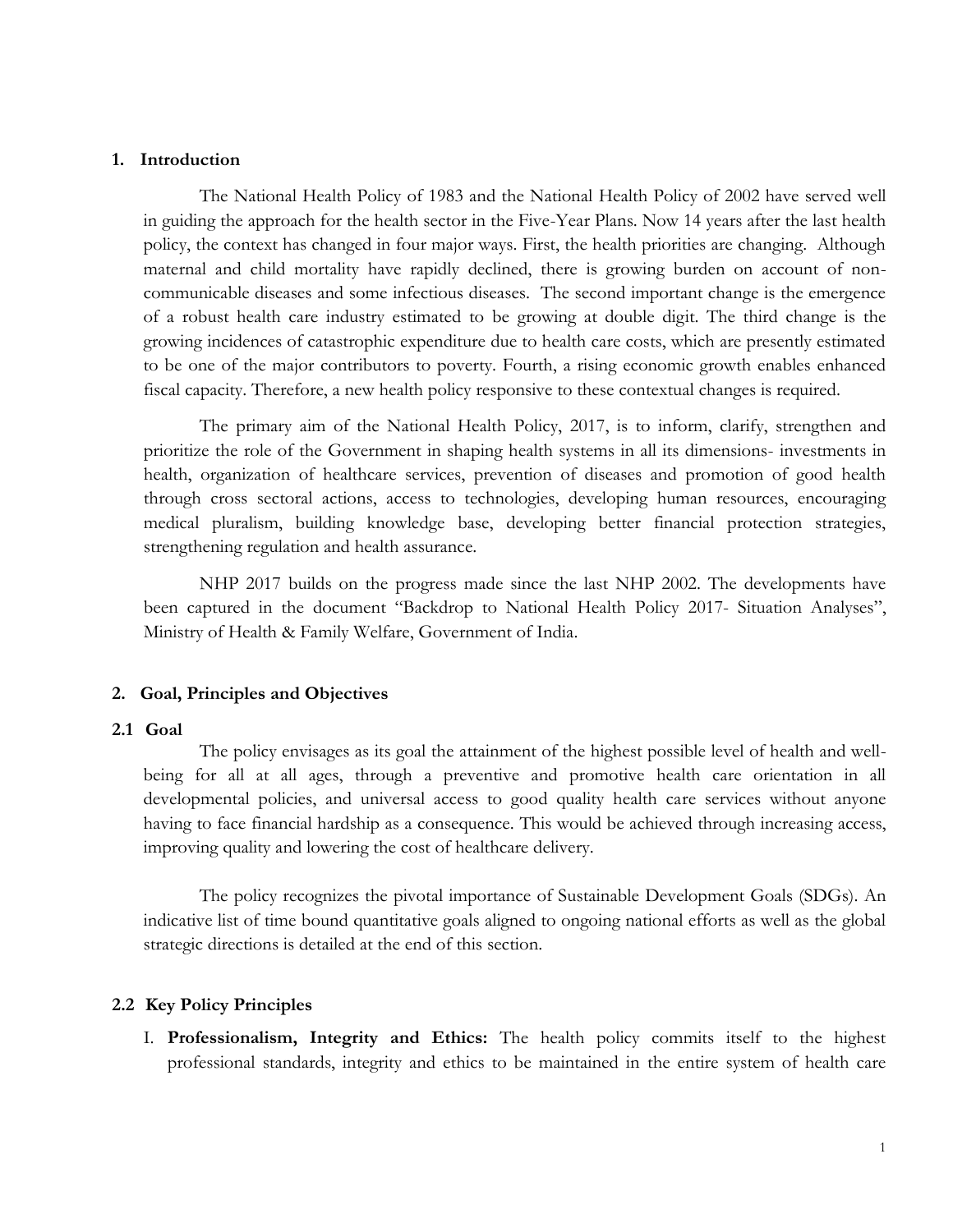delivery in the country, supported by a credible, transparent and responsible regulatory environment.

- II. **Equity:** Reducing inequity would mean affirmative action to reach the poorest. It would mean minimizing disparity on account of gender, poverty, caste, disability, other forms of social exclusion and geographical barriers. It would imply greater investments and financial protection for the poor who suffer the largest burden of disease.
- III. **Affordability:** As costs of care increases, affordability, as distinct from equity, requires emphasis. Catastrophic household health care expenditures defined as health expenditure exceeding 10% of its total monthly consumption expenditure or 40% of its monthly non-food consumption expenditure, are unacceptable.
- IV. **Universality:** Prevention of exclusions on social, economic or on grounds of current health status. In this backdrop, systems and services are envisaged to be designed to cater to the entire population- including special groups.
- V. **Patient Centered & Quality of Care**: Gender sensitive, effective, safe, and convenient healthcare services to be provided with dignity and confidentiality. There is need to evolve and disseminate standards and guidelines for all levels of facilities and a system to ensure that the quality of healthcare is not compromised.
- VI. **Accountability:** Financial and performance accountability, transparency in decision making, and elimination of corruption in health care systems, both in public and private.
- VII. **Inclusive Partnerships**: A multistakeholder approach with partnership & participation of all nonhealth ministries and communities. This approach would include partnerships with academic institutions, not for profit agencies, and health care industry as well.
- VIII. **Pluralism:** Patients who so choose and when appropriate, would have access to AYUSH care providers based on documented and validated local, home and community based practices. These systems, inter alia, would also have Government support in research and supervision to develop and enrich their contribution to meeting the national health goals and objectives through integrative practices.
	- IX. **Decentralization:** Decentralisation of decision making to a level as is consistent with practical considerations and institutional capacity. Community participation in health planning processes, to be promoted side by side.
	- X. **Dynamism and Adaptiveness**: constantly improving dynamic organization of health care based on new knowledge and evidence with learning from the communities and from national and international knowledge partners is designed.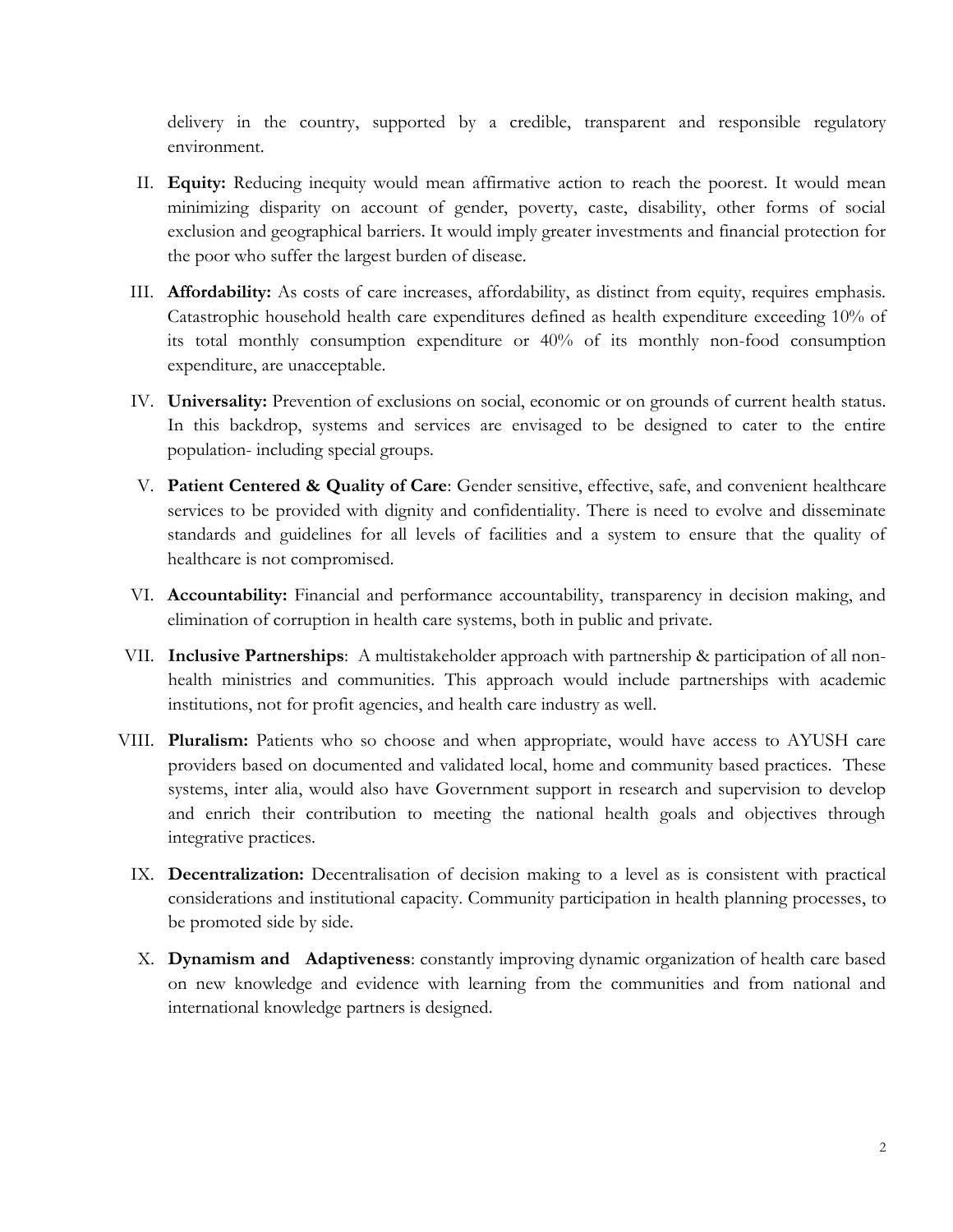## **2.3 Objectives**

Improve health status through concerted policy action in all sectors and expand preventive, promotive, curative, palliative and rehabilitative services provided through the public health sector with focus on quality.

## **2.3.1 Progressively achieve Universal Health Coverage**

A. Assuring availability of free, comprehensive primary health care services, for all aspects of reproductive, maternal, child and adolescent health and for the most prevalent communicable, non-communicable and occupational diseases in the population. The Policy also envisages optimum use of existing manpower and infrastructure as available in the health sector and advocates collaboration with non -government sector on pro-bono basis for delivery of health care services linked to a health card to enable every family to have access to a doctor of their choice from amongst those volunteering their services.

B. Ensuring improved access and affordability, of quality secondary and tertiary care services through a combination of public hospitals and well measured strategic purchasing of services in health care deficit areas, from private care providers, especially the not-for profit providers

C. Achieving a significant reduction in out of pocket expenditure due to health care costs and achieving reduction in proportion of households experiencing catastrophic health expenditures and consequent impoverishment.

- **2.3.2 Reinforcing trust in Public Health Care System:** Strengthening the trust of the common man in public health care system by making it predictable, efficient, patient centric, affordable and effective, with a comprehensive package of services and products that meet immediate health care needs of most people.
- **2.3.3 Align the growth of private health care sector with public health goals:** Influence the operation and growth of the private health care sector and medical technologies to ensure alignment with public health goals. Enable private sector contribution to making health care systems more effective, efficient, rational, safe, affordable and ethical. Strategic purchasing by the Government to fill critical gaps in public health facilities would create a demand for private health care sector, in alignment with the public health goals.
- **2.4 Specific Quantitative Goals and Objectives:** The indicative, quantitative goals and objectives are outlined under three broad components viz. (a) health status and programme impact, (b) health systems performance and (c) health system strengthening. These goals and objectives are aligned to achieve sustainable development in health sector in keeping with the policy thrust.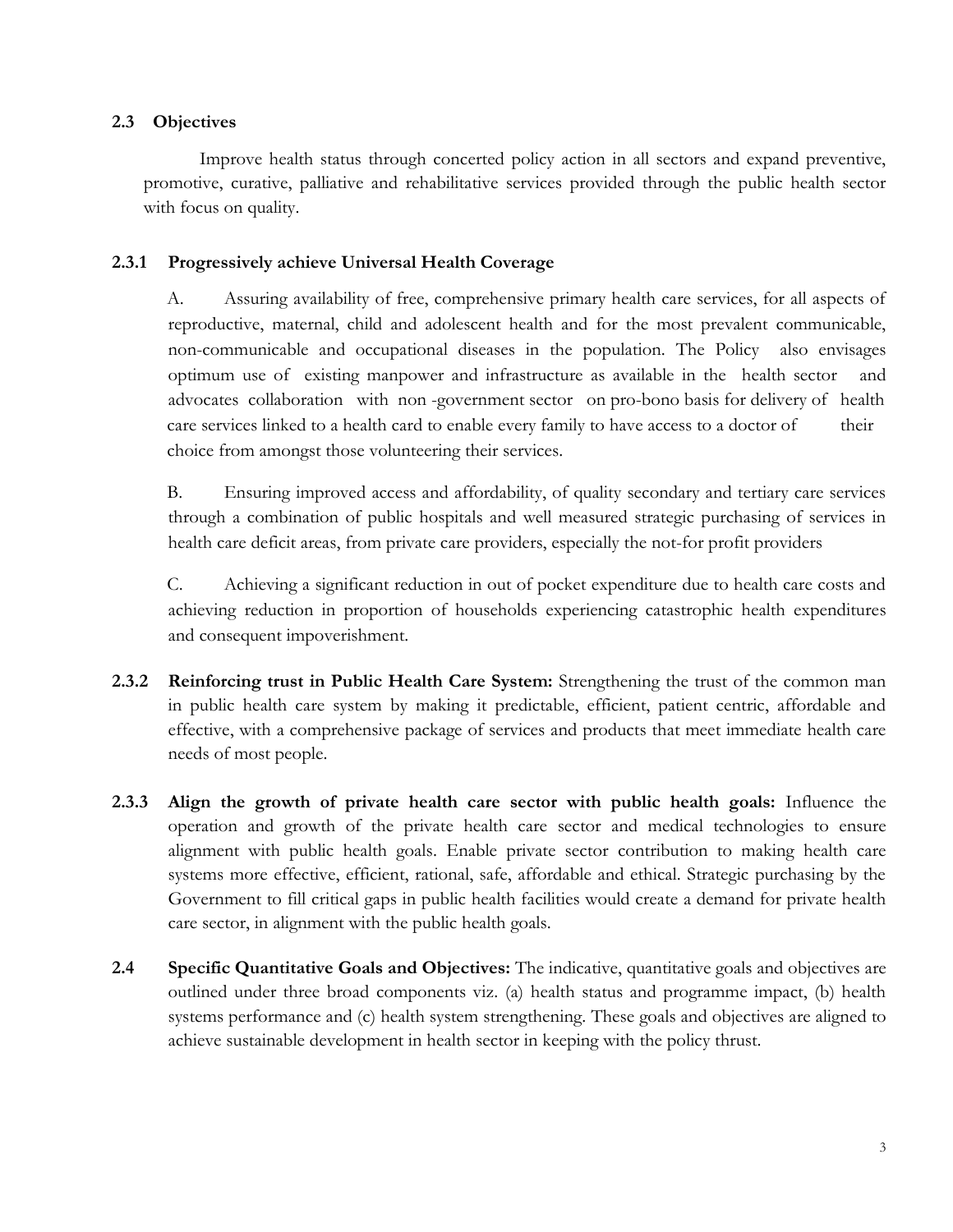## **2.4.1 Health Status and Programme Impact**

## **2.4.1.1** *Life Expectancy and healthy life*

- a. Increase Life Expectancy at birth from 67.5 to 70 by 2025.
- b. Establish regular tracking of Disability Adjusted Life Years (DALY) Index as a measure of burden of disease and its trends by major categories by 2022.
- *c.* Reduction of TFR to 2.1 at national and sub-national level by 2025.

## **2.4.1.2** *Mortality by Age and/ or cause*

- a. Reduce Under Five Mortality to 23 by 2025 and MMR from current levels to 100 by 2020.
- b. Reduce infant mortality rate to 28 by 2019.
- c. Reduce neo-natal mortality to 16 and still birth rate to "single digit" by 2025.

## **2.4.1.3** *Reduction of disease prevalence/ incidence*

- a. Achieve global target of 2020 which is also termed as target of 90:90:90, for HIV/AIDS i. e,- 90% of all people living with HIV know their HIV status, - 90% of all people diagnosed with HIV infection receive sustained antiretroviral therapy and 90% of all people receiving antiretroviral therapy will have viral suppression.
- b. Achieve and maintain elimination status of Leprosy by 2018, Kala-Azar by 2017 and Lymphatic Filariasis in endemic pockets by 2017.
- c. To achieve and maintain a cure rate of >85% in new sputum positive patients for TB and reduce incidence of new cases, to reach elimination status by 2025.
- d. To reduce the prevalence of blindness to 0.25/ 1000 by 2025 and disease burden by one third from current levels.
- e. To reduce premature mortality from cardiovascular diseases, cancer, diabetes or chronic respiratory diseases by 25% by 2025.

## **2.4.2 Health Systems Performance**

#### **2.4.2.1** *Coverage of Health Services*

- a. Increase utilization of public health facilities by 50% from current levels by 2025.
- b. Antenatal care coverage to be sustained above 90% and skilled attendance at birth above 90% by 2025.
- c. More than 90% of the newborn are fully immunized by one year of age by 2025.
- d. Meet need of family planning above 90% at national and sub national level by 2025.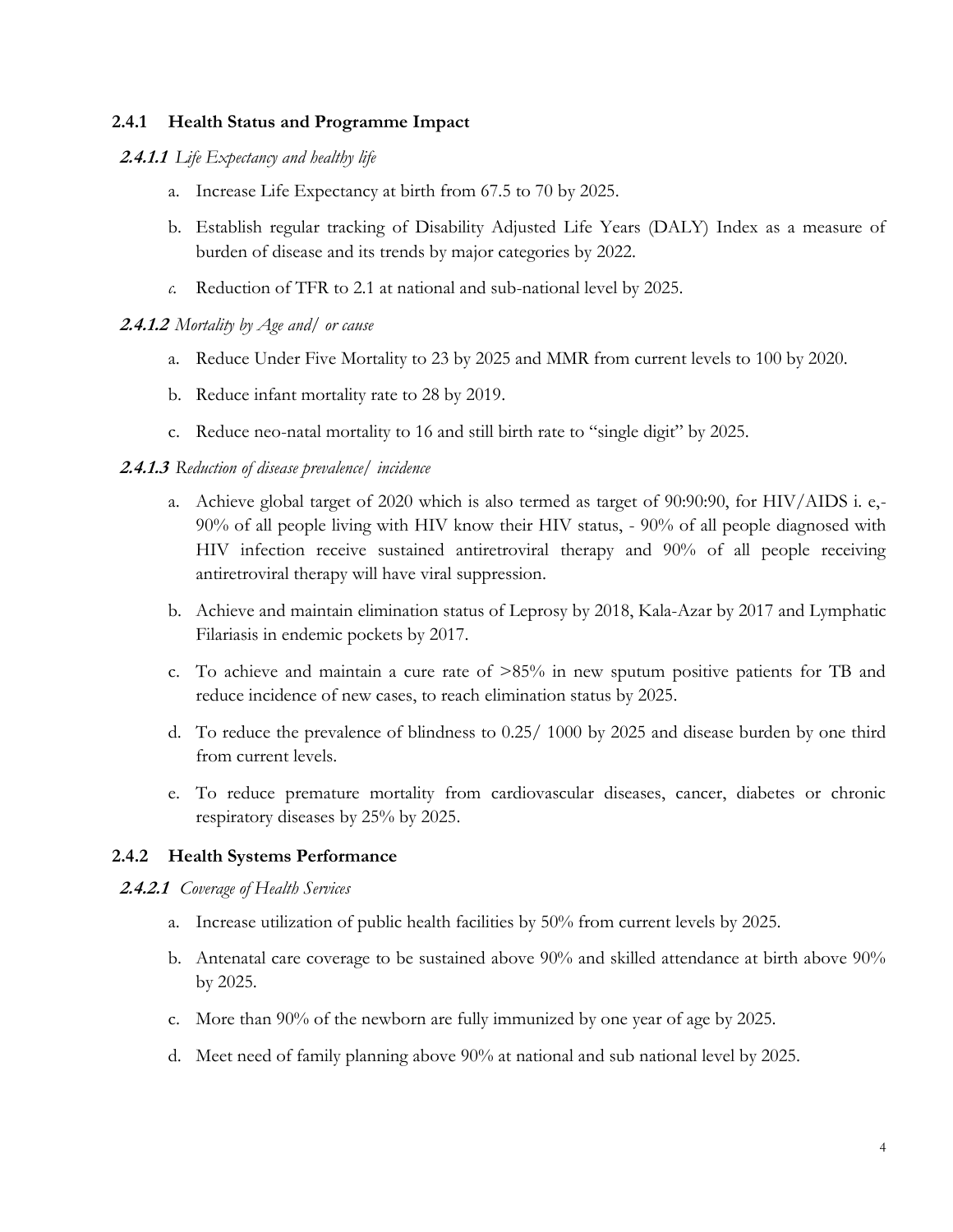e. 80% of known hypertensive and diabetic individuals at household level maintain "controlled disease status' by 2025.

## **2.4.2.2** *Cross Sectoral goals related to health*

- a. Relative reduction in prevalence of current tobacco use by 15% by 2020 and 30% by 2025.
- b. Reduction of 40% in prevalence of stunting of under-five children by 2025.
- c. Access to safe water and sanitation to all by 2020 (Swachh Bharat Mission).
- d. Reduction of occupational injury by half from current levels of 334 per lakh agricultural workers by 2020.
- e. National/ State level tracking of selected health behaviour.

## **2.4.3 Health Systems strengthening**

## **2.4.3.1** *Health finance*

- a. Increase health expenditure by Government as a percentage of GDP from the existing 1.15% to 2.5 % by 2025.
- b. Increase State sector health spending to  $> 8\%$  of their budget by 2020.
- c. Decrease in proportion of households facing catastrophic health expenditure from the current levels by 25%, by 2025.

## **2.4.3.2** *Health Infrastructure and Human Resource*

- a. Ensure availability of paramedics and doctors as per Indian Public Health Standard (IPHS) norm in high priority districts by 2020.
- b. Increase community health volunteers to population ratio as per IPHS norm, in high priority districts by 2025.
- c. Establish primary and secondary care facility as per norms in high priority districts (population as well as time to reach norms) by 2025.

#### **2.4.3.3** *Health Management Information*

- a. Ensure district-level electronic database of information on health system components by 2020.
- b. Strengthen the health surveillance system and establish registries for diseases of public health importance by 2020.
- c. Establish federated integrated health information architecture, Health Information Exchanges and National Health Information Network by 2025.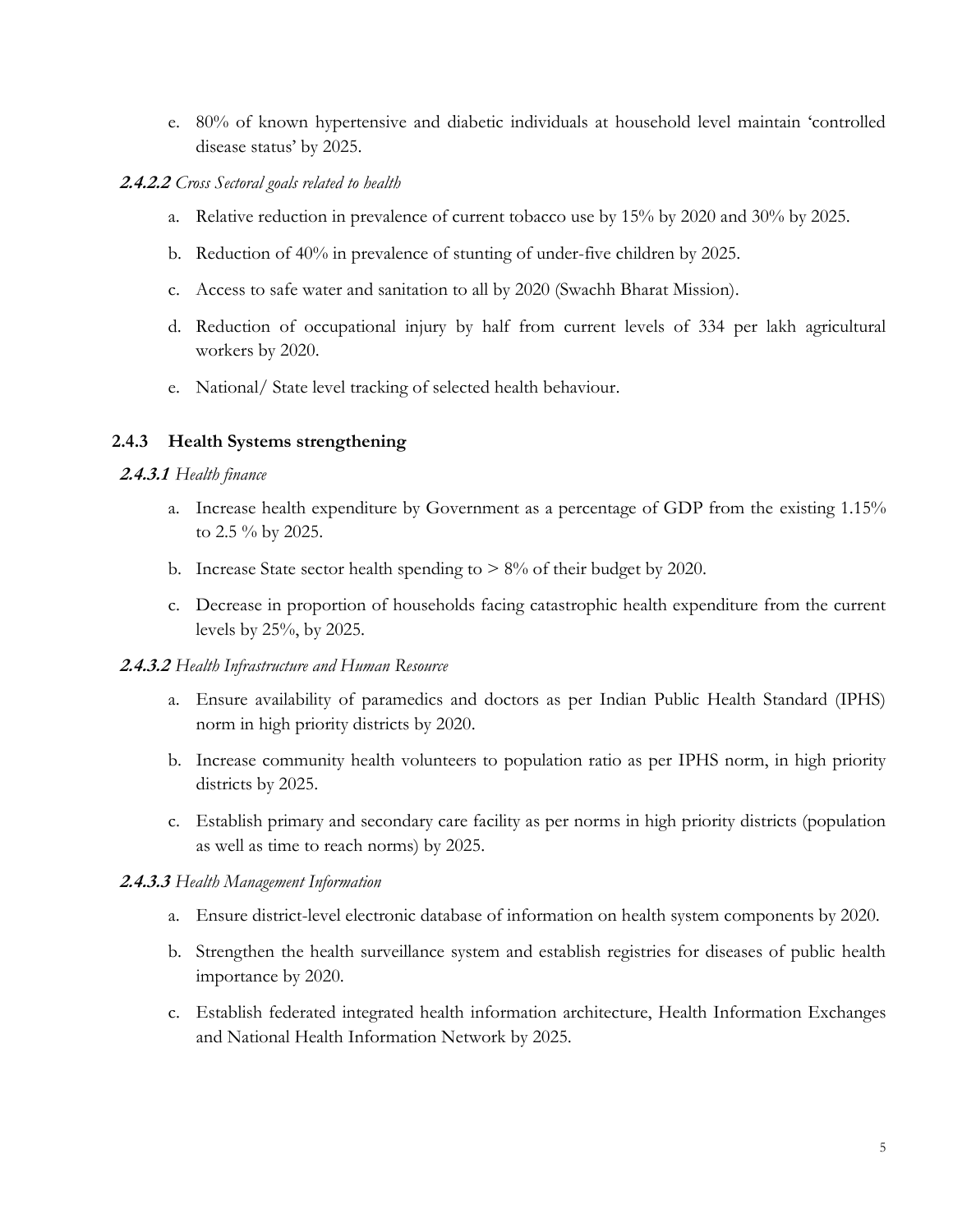#### **3. Policy Thrust**

- **3.1 Ensuring Adequate Investment** The policy proposes a potentially achievable target of raising public health expenditure to 2.5% of the GDP in a time bound manner. It envisages that the resource allocation to States will be linked with State development indicators, absorptive capacity and financial indicators. The States would be incentivised for incremental State resources for public health expenditure. General taxation will remain the predominant means for financing care. The Government could consider imposing taxes on specific commodities- such as the taxes on tobacco, alcohol and foods having negative impact on health, taxes on extractive industries and pollution cess. Funds available under Corporate Social Responsibility would also be leveraged for well-focused programmes aiming to address health goals.
- **3.2 Preventive and Promotive Health** The policy articulates to institutionalize inter-sectoral coordination at national and sub-national levels to optimize health outcomes, through constitution of bodies that have representation from relevant non-health ministries. This is in line with the emergent international "Health in All" approach as complement to Health for All. The policy prerequisite is for an empowered public health cadre to address social determinants of health effectively, by enforcing regulatory provisions.

The policy identifies coordinated action on seven priority areas for improving the environment for health:

- o The *Swachh Bharat Abhiyan*
- o Balanced, healthy diets and regular exercises.
- o Addressing tobacco, alcohol and substance abuse
- o *Yatri Suraksha* preventing deaths due to rail and road traffic accidents
- o *Nirbhaya Nari* –action against gender violence
- o Reduced stress and improved safety in the work place
- o Reducing indoor and outdoor air pollution

The policy also articulates the need for the development of strategies and institutional mechanisms in each of these seven areas, to create Swasth Nagrik Abhiyan –a social movement for health. It recommends setting indicators, their targets as also mechanisms for achievement in each of these areas.

The policy recognizes and builds upon preventive and promotive care as an under-recognized reality that has a two-way continuity with curative care, provided by health agencies at same or at higher levels. The policy recommends an expansion of scope of interventions to include early detection and response to early childhood development delays and disability, adolescent and sexual health education, behavior change with respect to tobacco and alcohol use, screening, counseling for primary prevention and secondary prevention from common chronic illness –both communicable and non-communicable diseases. Additionally the policy focus is on extending coverage as also quality of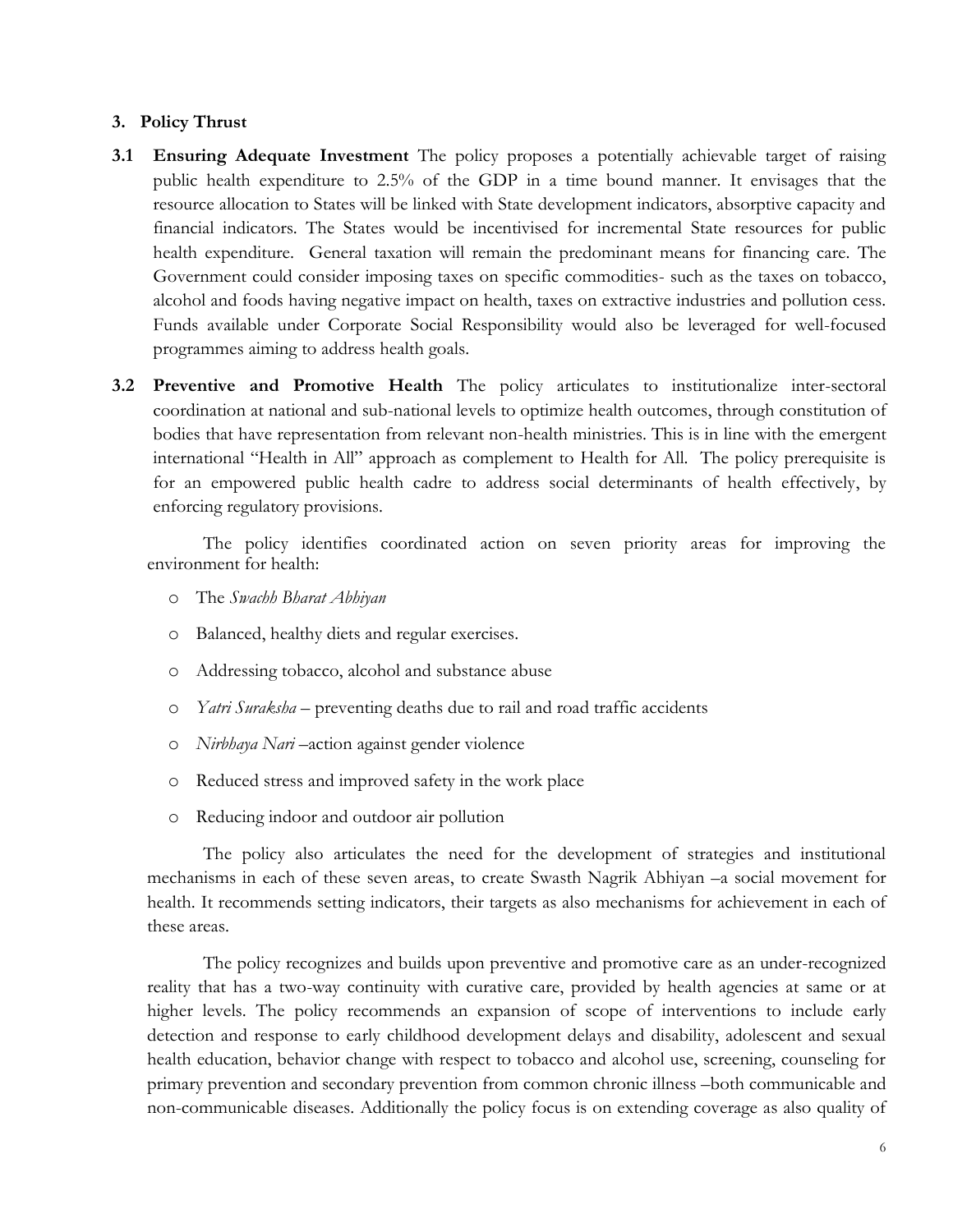the existing package of services. Policy recognizes the need to frame and adhere to health screening guidelines across age groups. Zoonotic diseases like rabies need to be addressed through concerted and coordinated action, at the national front and through strengthening of the National Rabies Control Programme.

The policy lays greater emphasis on investment and action in school health- by incorporating health education as part of the curriculum, promoting hygiene and safe health practices within the school environs and by acting as a site of primary health care. Promotion of healthy living and prevention strategies from AYUSH systems and Yoga at the work-place, in the schools and in the community would also be an important form of health promotion that has a special appeal and acceptability in the Indian context.

Recognizing the risks arising from physical, chemical, and other workplace hazards, the policy advocates for providing greater focus on occupational health. Work-sites and institutions would be encouraged and monitored to ensure safe health practices and accident prevention, besides providing preventive and promotive healthcare services.

ASHA will also be supported by other frontline workers like health workers (male/female) to undertake primary prevention for non-communicable diseases. They would also provide community or home based palliative care and mental health services through health promotion activities. These workers would get support from local self-government and the Village Health Sanitation and Nutrition Committee (VHSNC).

In order to build community support and offer good healthcare to the vulnerable sections of the society like the marginalised, the socially excluded, the poor, the old and the disabled, the policy recommends strengthening the VHSNCs and its equivalent in the urban areas.

"Health Impact Assessment" of existing and emerging policies, of key non-health departments that directly or indirectly impact health would be taken up.

- **3.3 Organization of Public Health Care Delivery:** The policy proposes seven key policy shifts in organizing health care services
	- o In primary care from selective care to assured comprehensive care with linkages to referral hospitals
	- o In secondary and tertiary care from an input oriented to an output based strategic purchasing
	- o In public hospitals from user fees & cost recovery to assured free drugs, diagnostic and emergency services to all
	- o In infrastructure and human resource development from normative approach to targeted approach to reach under-serviced areas
	- o In urban health from token interventions to on-scale assured interventions, to organize Primary Health Care delivery and referral support for urban poor. Collaboration with other sectors to address wider determinants of urban health is advocated.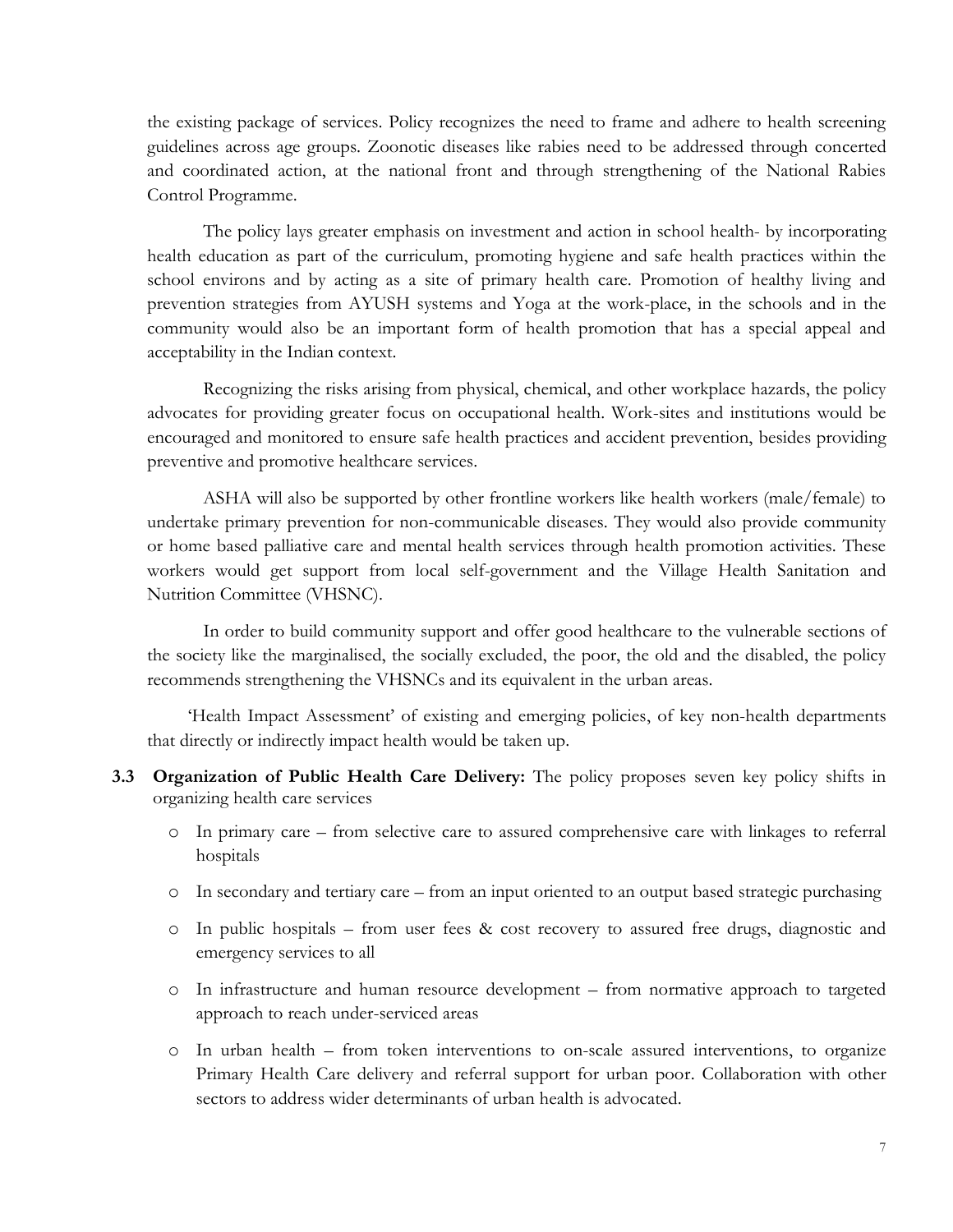- o In National Health Programmes integration with health systems for programme effectiveness and in turn contributing to strengthening of health systems for efficiency.
- o In AYUSH services from stand-alone to a three dimensional mainstreaming

Free primary care provision by the public sector, supplemented by strategic purchase of secondary care hospitalization and tertiary care services from both public and from non-government sector to fill critical gaps would be the main strategy of assuring healthcare services. The policy envisages strategic purchase of secondary and tertiary care services as a short term measure. Strategic purchasing refers to the Government acting as a single payer. The order of preference for strategic purchase would be public sector hospitals followed by not-for profit private sector and then commercial private sector in underserved areas, based on availability of services of acceptable and defined quality criteria. In the long run, the policy envisages to have fully equipped and functional public sector hospitals in these areas to meet secondary and tertiary health care needs of population, especially the poorest and marginalized. Public facilities would remain the focal point in the healthcare delivery system and services in the public health facilities would be expanded from current levels. The policy recognizes the special health needs of tribal and socially vulnerable population groups and recommends situation specific measures in provisioning and delivery of services. The policy advocates enhanced outreach of public healthcare through Mobile Medical Units (MMUs), etc. Tribal population in the country is over 100 million (Census 2011), and hence deserves special attention keeping in mind their geographical and infrastructural challenges. Keeping in view the high cost involved in provisioning and managing orphan diseases, the policy encourages active engagement with nongovernment sector for addressing the situation. In order to provide access and financial protection at secondary and tertiary care levels, the policy proposes free drugs, free diagnostics and free emergency care services in all public hospitals. To address the growing challenges of urban health, the policy advocates scaling up National Urban Health Mission (NUHM) to cover the entire urban population within the next five years with sustained financing.

For effectively handling medical disasters and health security, the policy recommends that the public healthcare system retain a certain excess capacity in terms of health infrastructure, human resources, and technology which can be mobilized in times of crisis.

In order to leverage the pluralistic health care legacy, the policy recommends mainstreaming the different health systems. This would involve increasing the validation, evidence and research of the different health care systems as a part of the common pool of knowledge. It would also involve providing access and informed choice to the patients, providing an enabling environment for practice of different systems of medicine, an enabling regulatory framework and encouraging cross referrals across these systems.

#### **3.3.1 Primary Care Services and Continuity of Care:**

This policy denotes important change from very selective to comprehensive primary health care package which includes geriatric health care, palliative care and rehabilitative care services. The facilities which start providing the larger package of comprehensive primary health care will be called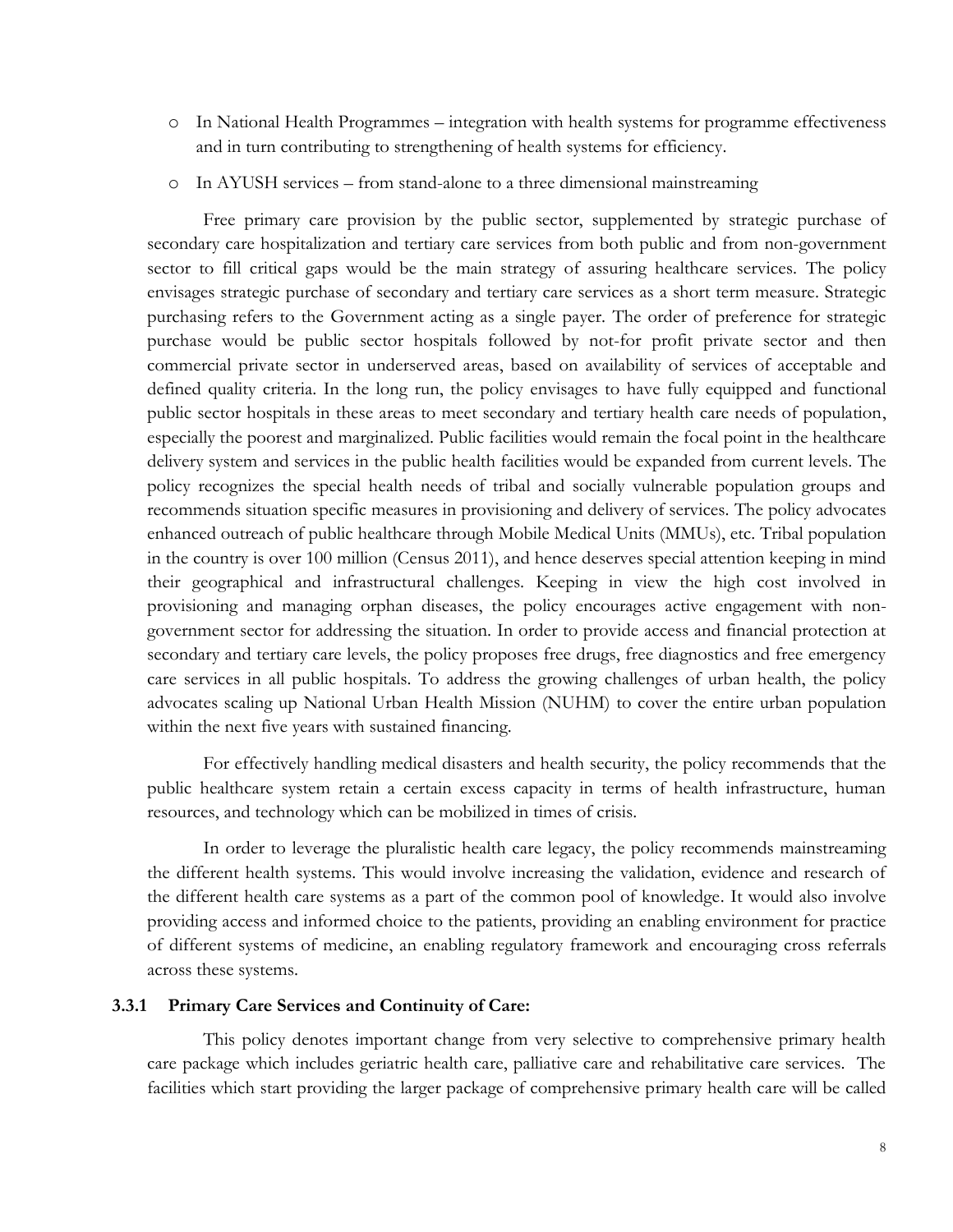'Health and Wellness Centers'. Primary care must be assured. To make this a reality, every family would have a health card that links them to primary care facility and be eligible for a defined package of services anywhere in the country. The policy recommends that health centres be established on geographical norms apart from population norms. To provide comprehensive care, the policy recommends a matching human resources development strategy, effective logistics support system and referral backup. This would also necessitate upgradation of the existing sub-centres and reorienting PHCs to provide comprehensive set of preventive, promotive, curative and rehabilitative services. It would entail providing access to assured AYUSH healthcare services, as well as support documentation and validation of local home and community based practices. The policy also advocates for research and validation of tribal medicines. Leveraging the potential of digital health for two way systemic linkages between the various levels of care viz., primary, secondary and tertiary, would ensure continuity of care. The policy advocates that the public health system would put in place a gatekeeping mechanism at primary level in a phased manner, accompanied by an effective feedback and follow-up mechanism.

#### **3.3.2 Secondary Care Services:**

The policy aspires to provide at the district level most of the secondary care which is currently provided at a medical college hospital. Basic secondary care services, such as caesarian section and neonatal care would be made available at the least at sub-divisional level in a cluster of few blocks. To achieve this, policy therefore aims:

- o To have at least two beds per thousand population distributed in such a way that it is accessible within golden hour rule. This implies an efficient emergency transport system. The policy also aims that ten categories of what are currently specialist skills be available within the district. Additionally four or at least five of these specialist skill categories be available at sub-district levels. This may be achieved by strengthening the district hospital and a well-chosen, well located set of sub-district hospitals.
- o Resource allocation that is responsive to quantity, diversity and quality of caseloads provided.
- o Purchasing care after due diligence from non-Government hospitals as a short term strategy till public systems are strengthened.

Policy proposes a responsive and strong regulatory framework to guide purchasing of care from non-government sector so that challenges of quality of care, cost escalations and impediments to equity are addressed effectively.

In order to develop the secondary care sector, comprehensive facility development and obligations with regard to human resources, especially specialists needs, are to be prioritized. To this end the policy recommends a scheme to develop human resources and specialist skills.

Access to blood and blood safety has been a major concern in district healthcare services. This policy affirms in expanding the network of blood banks across the country to ensure improved access to safe blood.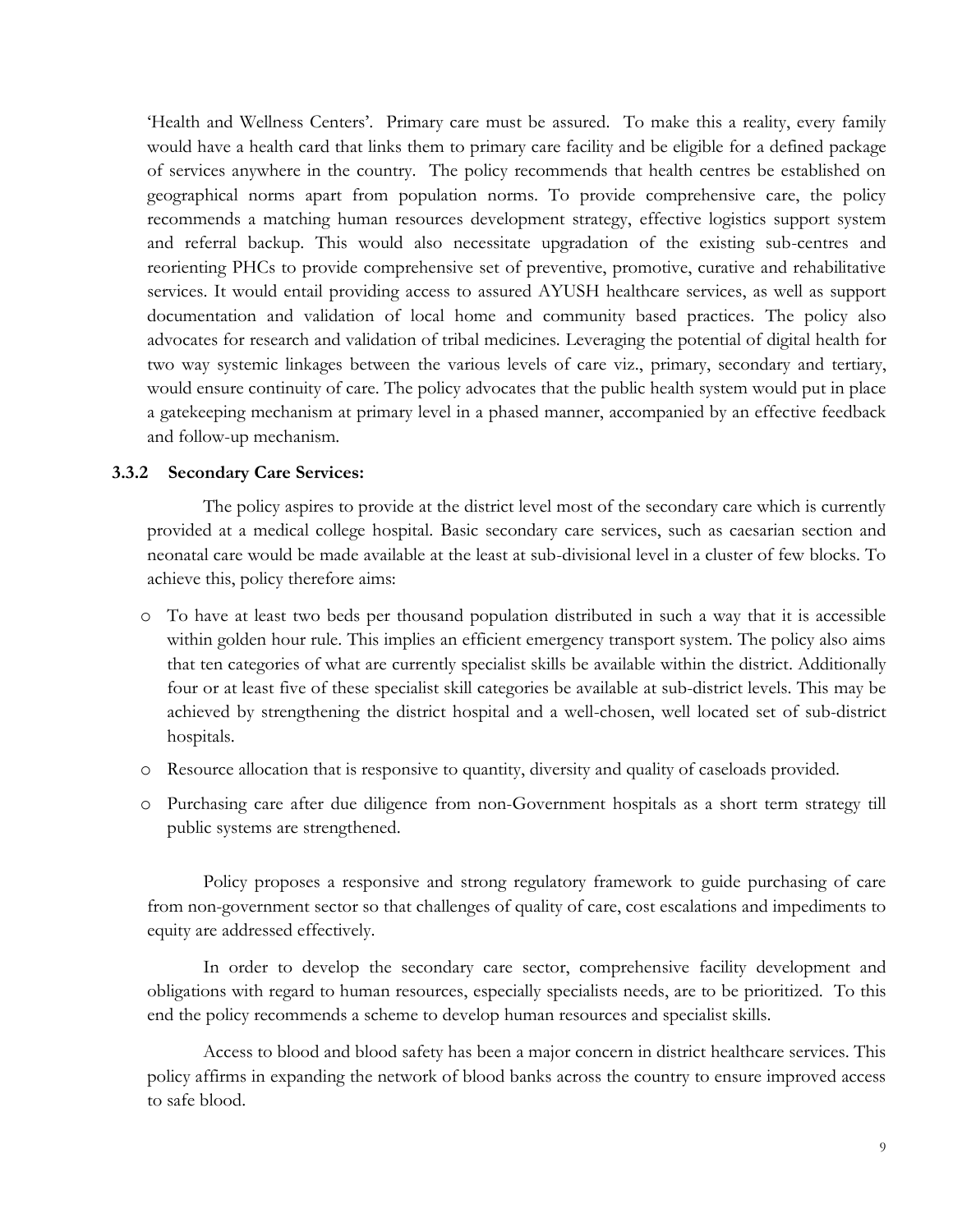#### **3.3.3 Re-Orienting Public Hospitals:**

Public hospitals have to be viewed as part of tax financed single payer health care system, where the care is pre-paid and cost efficient. This outlook implies that quality of care would be imperative and the public hospitals and facilities would undergo periodic measurements and certification of level of quality. The policy endorses that the public hospitals would provide universal access to a progressively wide array of free drugs and diagnostics with suitable leeway to the States to suit their context. The policy seeks to eliminate the risks of inappropriate treatment by maintaining adequate standards of diagnosis and treatment. Policy recognizes the need for an information system with comprehensive data on availability and utilization of services not only in public hospitals but also in non-government sector hospitals. State public health systems should be able to provide all emergency health services other than services covered under national health programmes.

#### **3.3.4 Closing Infrastructure and Human Resources/Skill Gaps:**

The policy duly acknowledges the roadmap of the 12th Five Year Plan for managing human resources for health. The policy initiatives aim for measurable improvements in quality of care. Districts and blocks which have wider gaps for development of infrastructure and deployment of additional human resources would receive focus. Financing for additional infrastructure or human resources would be based on needs of outpatient and inpatient attendance and utilization of key services in a measurable manner.

#### **3.3.5 Urban Health Care:**

National health policy prioritizes addressing the primary health care needs of the urban population with special focus on poor populations living in listed and unlisted slums, other vulnerable populations such as homeless, rag-pickers, street children, rickshaw pullers, construction workers, sex workers and temporary migrants. Policy would also prioritize the utilization of AYUSH personnel in urban health care. Given the large presence of private sector in urban areas, policy recommends exploring the possibilities of developing sustainable models of partnership with for profit and not for profit sector for urban health care delivery. An important focus area of the urban health policy will be achieving convergence among the wider determinants of health – air pollution, better solid waste management, water quality, occupational safety, road safety, housing, vector control, and reduction of violence and urban stress. These dimensions are also important components of smart cities. Healthcare needs of the people living in the peri urban areas would also be addressed under the NUHM. Further, Non-Communicable Diseases (NCDs) like hyper tension, diabetes which are predominant in the urban areas would be addressed under NUHM, through planned early detection. Better secondary prevention would also be an integral part of the urban health strategy. Improved health seeking behavior, influenced through capacity building of the community based organizations & establishment of an appropriate referral mechanism, would also be important components of this strategy.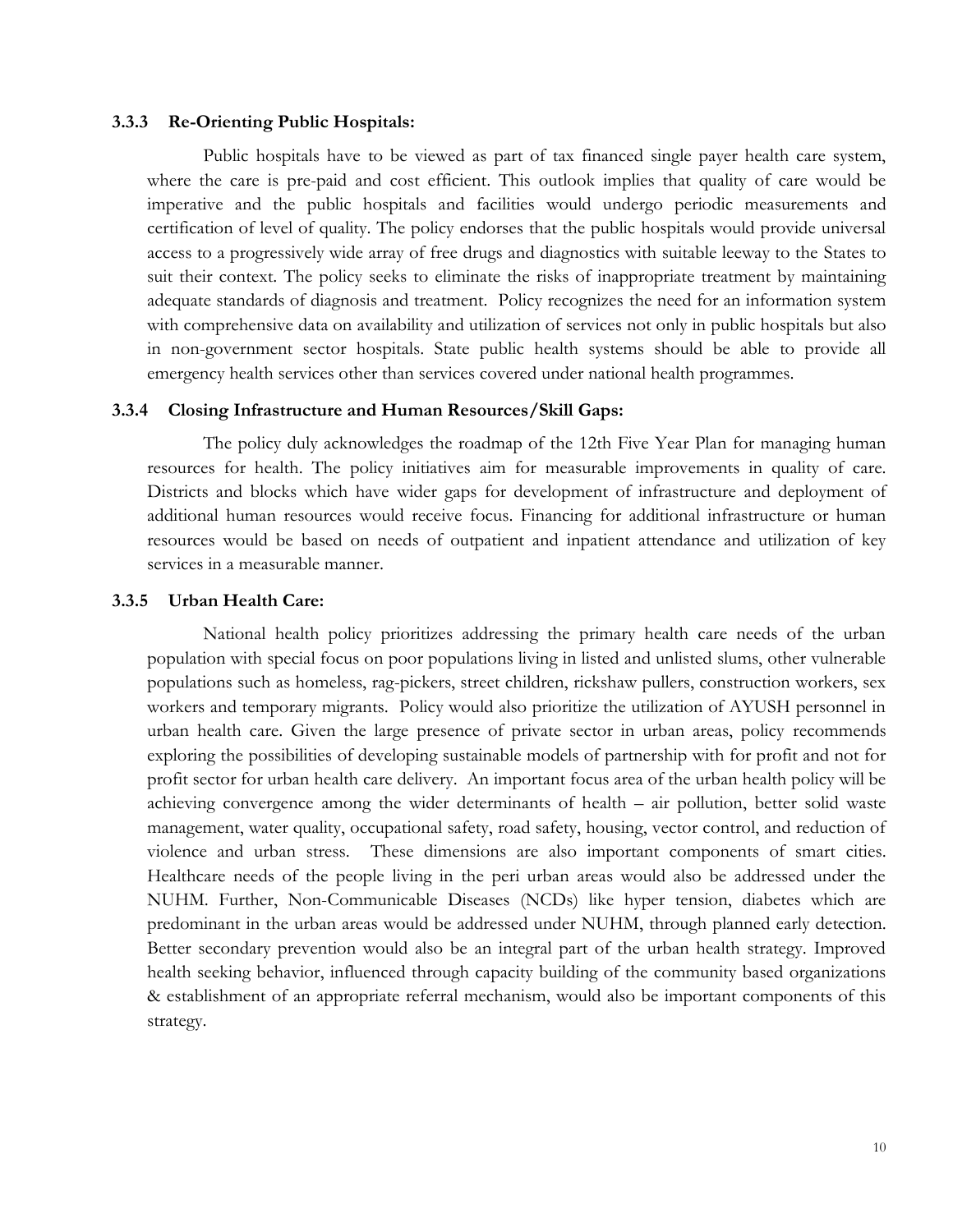#### **4. National Health Programmes**

- **4.1 RMNCH+A services:** Maternal and child survival is a mirror that reflects the entire spectrum of social development. This policy aspires to elicit developmental action of all sectors to support Maternal and Child survival. The policy strongly recommends strengthening of general health systems to prevent and manage maternal complications, to ensure continuity of care and emergency services for maternal health. In order to comprehensively address factors affecting maternal and child survival, the policy seeks to address the social determinants through developmental action in all sectors.
- **4.2 Child and Adolescent Health:** The policy endorses the national consensus on accelerated achievement of neonatal mortality targets and "single digit" stillbirth rates through improved home based and facility based management of sick newborns. District hospitals must ensure screening and treatment of growth related problems, birth defects, genetic diseases and provide palliative care for children. The policy affirms commitment to pre-emptive care (aimed at pre-empting the occurrence of diseases) to achieve optimum levels of child and adolescent health. The policy envisages school health programmes as a major focus area as also health and hygiene being made a part of the school curriculum. The policy gives special emphasis to the health challenges of adolescents and long term potential of investing in their health care. The scope of Reproductive and Sexual Health should be expanded to address issues like inadequate calorie intake, nutrition status and psychological problems interalia linked to misuse of technology, etc.
- **4.3 Interventions to Address Malnutrition and Micronutrient Deficiencies:** Malnutrition, especially micronutrient deficiencies, restricts survival, growth and development of children. It contributes to morbidity and mortality in vulnerable population, resulting in substantial diminution in productive capacity in adulthood and consequent reduction in the nation"s economic growth and well-being. Recognising this, the policy declares that micronutrient deficiencies would be addressed through a wellplanned strategy on micronutrient interventions. Focus would be on reducing micronutrient malnourishment and augmenting initiatives like micro nutrient supplementation, food fortification, screening for anemia and public awareness. A systematic approach to address heterogeneity in micronutrient adequacy across regions in the country with focus on the more vulnerable sections of the population, is needed. Hence, screening for multiple micronutrient deficiencies is advocated. During the critical period of pregnancy, lactation, early childhood, adolescence and old age, the consequences of deficiencies are particularly severe and many are irreversible. While dietary diversification remains the most desirable way forward, supplementation and fortification require to be considered as short and medium term solutions to fill nutrient gaps. The present efforts of Iron Folic Acid(IFA) supplementation, calcium supplementation during pregnancy, iodized salt, Zinc and Oral Rehydration Salts/Solution(ORS), Vitamin A supplementation, needs to be intensified and increased. Sustained efforts are to be made to ensure outreach to every beneficiary, which in turn necessitates that intensive monitoring mechanisms are put in place. The policy advocates developing a strong evidence base, of the burden of collective micronutrient deficiencies, which should be correlated with disease burden and in particular for understanding the etiology of anemia. Policy recommends exploring fortified food and micronutrient sprinkles for addressing deficiencies through Anganwadi centers and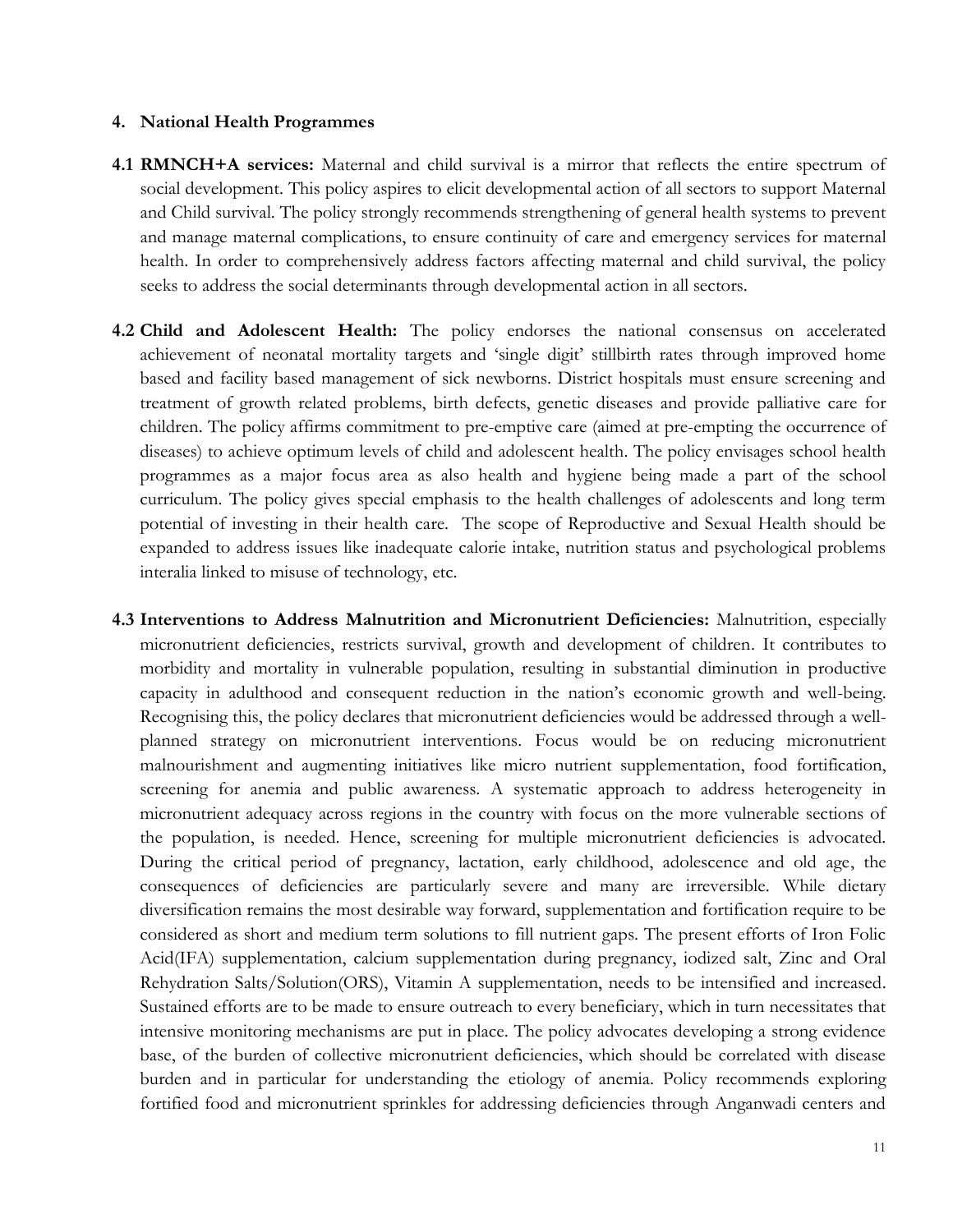schools. Recognising the complementary role of various nutrition-sensitive interventions from different platforms, the policy calls for synergy of inputs from departments like Women and Child Development, Education, WASH, Agriculture and Food and Civil Supplies. Policy envisages that the MoHFW would take on the role of convener to monitor and ensure effective integration of both nutrition-sensitive and nutrition-specific interventions for coordinated optimal results.

- **4.4 Universal Immunization:** Priority would be to further improve immunization coverage with quality and safety, improve vaccine security as per National Vaccine Policy 2011 and introduction of newer vaccines based on epidemiological considerations. The focus will be to build upon the success of Mission Indradhanush and strengthen it.
- **4.5 Communicable Diseases:** The policy recognizes the interrelationship between communicable disease control programmes and public health system strengthening. For Integrated Disease Surveillance Programme, the policy advocates the need for districts to respond to the communicable disease priorities of their locality. This could be through network of well-equipped laboratories backed by tertiary care centers and enhanced public health capacity to collect, analyze and respond to the disease outbreaks.
- **4.5.1 Control of Tuberculosis:** The policy acknowledges HIV and TB co infection and increased incidence of drug resistant tuberculosis as key challenges in control of Tuberculosis. The policy calls for more active case detection, with a greater involvement of private sector supplemented by preventive and promotive action in the workplace and in living conditions. Access to free drugs would need to be complemented by affirmative action to ensure that the treatment is carried out, dropouts reduced and transmission of resistant strains are contained.
- **4.5.2 Control of HIV/AIDS:** While the current emphasis on prevention continues, the policy recommends focused interventions on the high risk communities (MSM, Transgender, FSW, etc.) and prioritized geographies. There is a need to support care and treatment for people living with HIV/AIDS through inclusion of 1st, 2nd and 3rd line antiretroviral(ARV), Hep-C and other costly drugs into the essential medical list.
- **4.5.3 Leprosy Elimination:** To carry out Leprosy elimination the proportion of grade-2 cases amongst new cases will become the measure of community awareness and health systems capacity, keeping in mind the global goal of reduction of grade 2 disability to less than 1 per million by 2020. Accordingly, the policy envisages proactive measures targeted towards elimination of leprosy from India by 2018.
- **4.5.4 Vector Borne Disease Control:** The policy recognizes the challenge of drug resistance in Malaria, which should be dealt with by changing treatment regimens with logistics support as appropriate. New National Programme for prevention and control of Japanese Encephalitis (JE)/Acute Encephalitis Syndrome (AES) should be accelerated with strong component of inter-sectoral collaboration.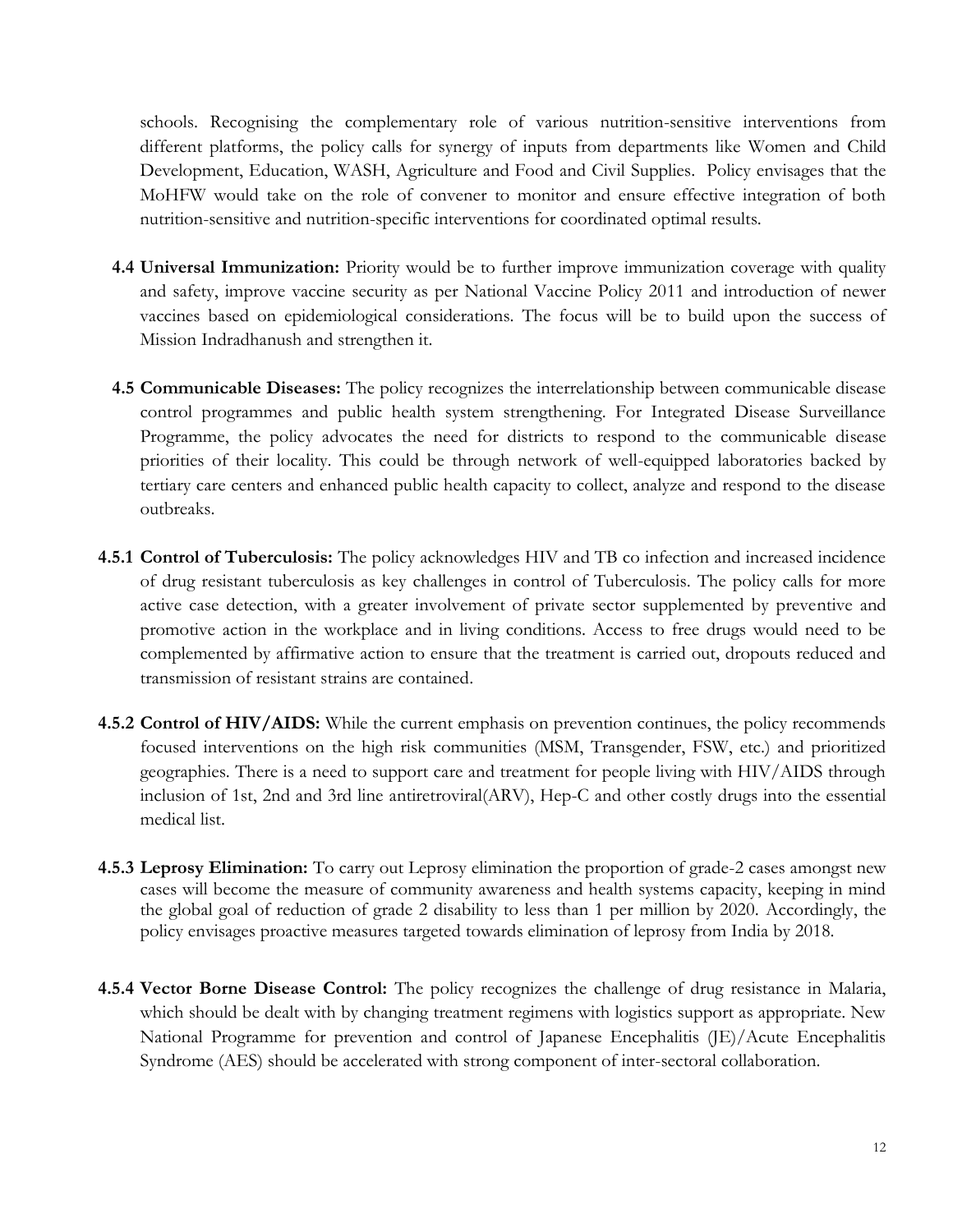The policy recognizes the interrelationship between communicable disease control programmes and public health system strengthening. Every one of these programmes requires a robust public health system as their core delivery strategy. At the same time, these programmes also lead to strengthening of healthcare systems.

- **4.6 Non-Communicable Diseases:** The policy recognizes the need to halt and reverse the growing incidence of chronic diseases. The policy recommends to set-up a National Institute of Chronic Diseases including Trauma, to generate evidence for adopting cost effective approaches and to showcase best practices. This policy will support an integrated approach where screening for the most prevalent NCDs with secondary prevention would make a significant impact on reduction of morbidity and preventable mortality. This would be incorporated into the comprehensive primary health care network with linkages to specialist consultations and follow up at the primary level. Emphasis on medication and access for select chronic illness on a "round the year" basis would be ensured. Screening for oral, breast and cervical cancer and for Chronic Obstructive Pulmonary Disease (COPD) will be focused in addition to hypertension and diabetes. The policy focus is also on research. It emphasizes developing protocol for mainstreaming AYUSH as an integrated medical care. This has a huge potential for effective prevention and therapy, that is safe and cost-effective. Further the policy commits itself to support programmes for prevention of blindness, deafness, oral health, endemic diseases like fluorosis and sickle cell anaemia/thalassemia,etc. The National Health Policy commits itself to culturally appropriate community centered solutions to meet the health needs of the ageing community in addition to compliance with constitutional obligations as per the Maintenance and Welfare of Parents and Senior Citizens Act, 2007. The policy recognizes the growing need for palliative and rehabilitative care for all geriatric illnesses and advocates the continuity of care across all levels. The policy recognizes the critical need of meeting the growing demand of tissue and organ transplant in the country and encourages widespread public awareness to promote voluntary donations.
- **4.7 Mental Health:** This policy will take into consideration the provisions of the National Mental Health Policy 2014 with simultaneous action on the following fronts:
	- o Increase creation of specialists through public financing and develop special rules to give preference to those willing to work in public systems.
	- o Create network of community members to provide psycho-social support to strengthen mental health services at primary level facilities and
	- o Leverage digital technology in a context where access to qualified psychiatrists is difficult.
- **4.8 Population Stabilization:** The National Health Policy recognises that improved access, education and empowerment would be the basis of successful population stabilization. The policy imperative is to move away from camp based services with all its attendant problems of quality, safety and dignity of women, to a situation where these services are available on any day of the week or at least on a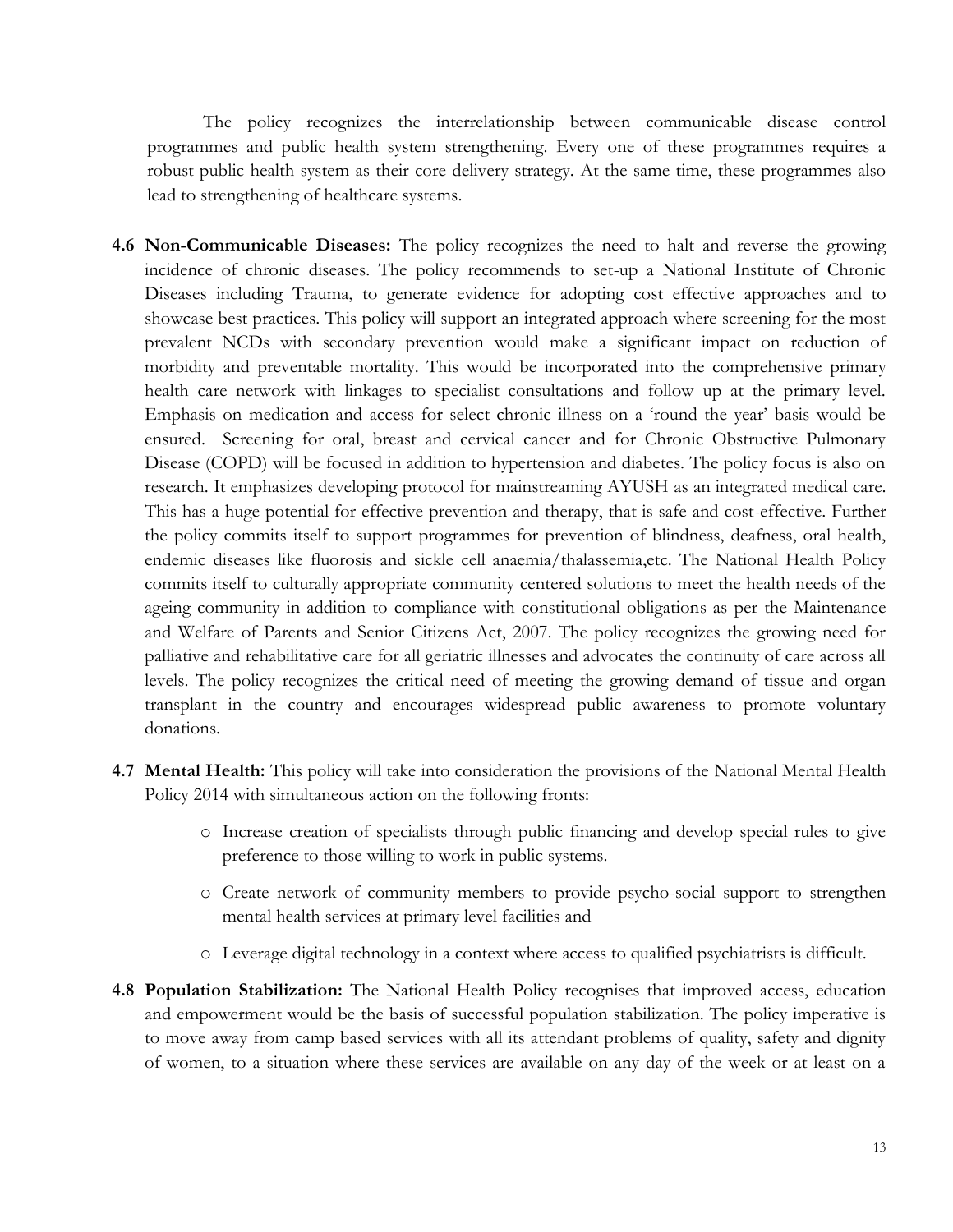fixed day. Other policy imperatives are to increase the proportion of male sterilization from less than 5% currently, to at least 30% and if possible much higher.

- **5. Women's Health & Gender Mainstreaming:** There will be enhanced provisions for reproductive morbidities and health needs of women beyond the reproductive age group (40+) This would be in addition to package of services covered in the previous paragraphs**.**
- **6.** Gender based violence (GBV): Women's access to healthcare needs to be strengthened by making public hospitals more women friendly and ensuring that the staff have orientation to gender – sensitivity issues. This policy notes with concern the serious and wide ranging consequences of GBV and recommends that the health care to the survivors/ victims need to be provided free and with dignity in the public and private sector.
- **7. Supportive Supervision:** For supportive supervision in more vulnerable districts with inadequate capacity, the policy will support innovative measures such as use of digital tools and HR strategies like using nurse trainers to support field workers.
- **8. Emergency Care and Disaster Preparedness:** Better response to disasters, both natural and manmade, requires a dispersed and effective capacity for emergency management. It requires an army of community members trained as first responder for accidents and disasters. It also requires regular strengthening of their capacities in close collaboration with the local self-government and community based organisations. The policy supports development of earthquake and cyclone resistant health infrastructure in vulnerable geographies. It also supports development of mass casualty management protocols for CHC and higher facilities and emergency response protocols at all levels. To respond to disasters and emergencies, the public healthcare system needs to be adequately skilled and equipped at defined levels, so as to respond effectively during emergencies. The policy envisages creation of a unified emergency response system, linked to a dedicated universal access number, with network of emergency care that has an assured provision of life support ambulances, trauma management centers–
	- o one per 30 lakh population in urban areas and
	- o one for every 10 lakh population in rural areas
- **9. Mainstreaming the Potential of AYUSH:** For persons who so choose, this policy ensures access to AYUSH remedies through co-location in public facilities. Yoga would be introduced much more widely in school and work places as part of promotion of good health as adopted in National AYUSH Mission (NAM). The policy recognizes the need to standardize and validate Ayurvedic medicines and establish a robust and effective quality control mechanism for AUSH drugs. Policy recognizes the need to nurture AYUSH system of medicine, through development of infrastructural facilities of teaching institutions, improving quality control of drugs, capacity building of institutions and professionals. In addition, it recognizes the need for building research and public health skills for preventive and promotive healthcare. Linking AYUSH systems with ASHAs and VHSNCs would be an important plank of this policy. The National Health Policy would continue mainstreaming of AYUSH with general health system but with the addition of a mandatory bridge course that gives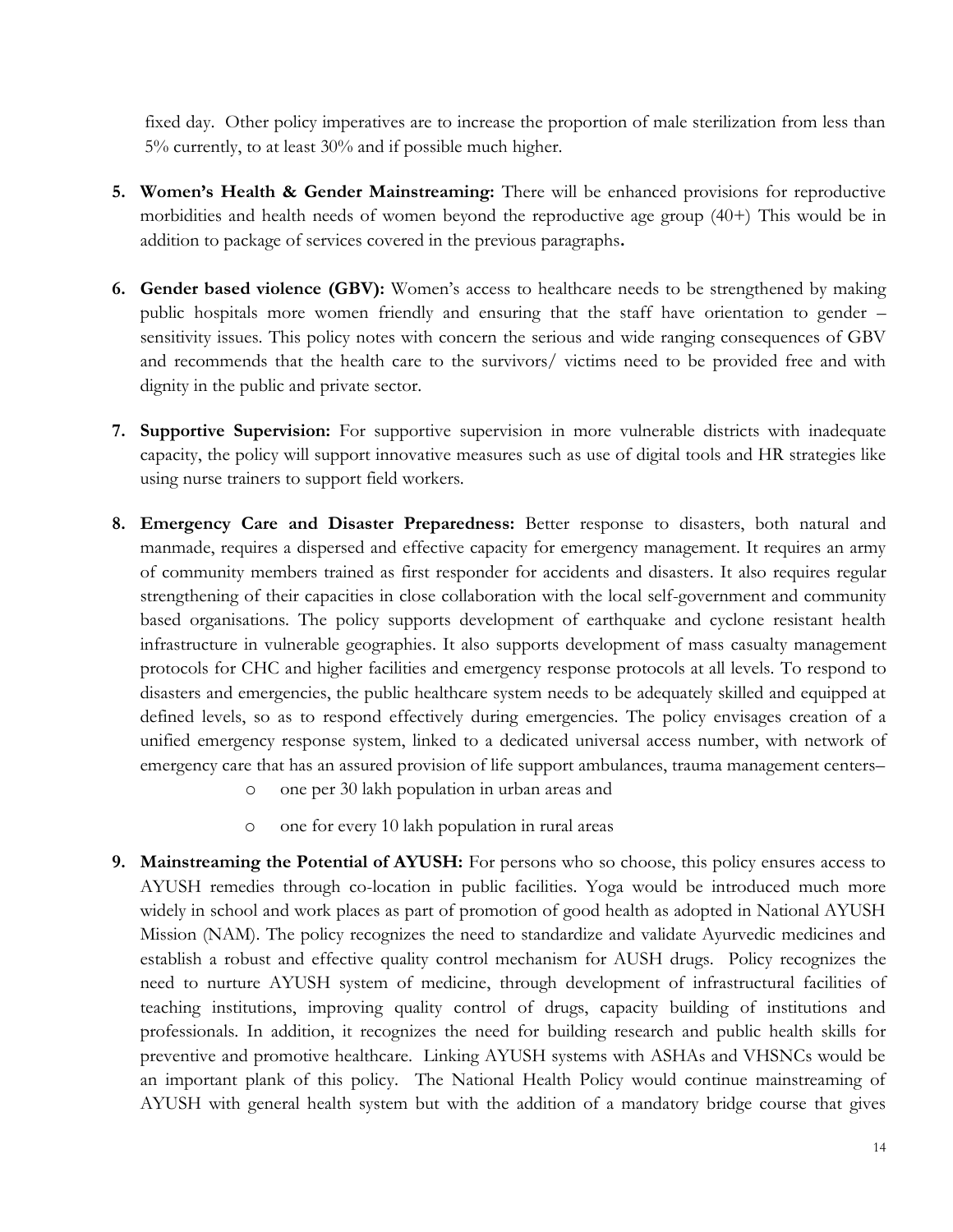competencies to mid-level care provider with respect to allopathic remedies. The policy further supports the integration of AYUSH systems at the level of knowledge systems, by validating processes of health care promotion and cure. The policy recognizes the need for integrated courses for Indian System of Medicine, Modern Science and Ayurgenomics. It puts focus on sensitizing practitioners of each system to the strengths of the others. Further the development of sustainable livelihood systems through involving local communities and establishing forward and backward market linkages in processing of medicinal plants will also be supported by this policy. The policy seeks to strengthen steps for farming of herbal plants. Developing mechanisms for certification of "prior knowledge" of traditional community health care providers and engaging them in the conservation and generation of the raw materials required, as well as creating opportunities for enhancing their skills are part of this policy.

**10. Tertiary care Services:** The policy affirms that the tertiary care services are best organized along lines of regional, zonal and apex referral centers. It recommends that the Government should set up new Medical Colleges, Nursing Institutions and AIIMS in the country following this broad principle. Regional disparities in distribution of these institutions must be addressed. The policy supports periodic review and standardization of fee structure and quality of clinical training in the private sector medical colleges. The policy enunciates the core principle of societal obligation on the part of private institutions to be followed. This would include:

> o Operationalization of mechanisms for referral from public health system to charitable hospitals.

o Ensuring that deserving patients can be admitted on designated free / subsidized beds.

The policy proposes to consider forms of resource generation, where corporate hospitals and medical tourism earnings are through a high degree of associated hospitality arrangements and on account of certain procedures and services, as a form of resource mobilization towards the health sector. The policy recommends establishing National Healthcare Standards Organization and to develop evidence based standard guidelines of care applicable both to public and private sector. The policy shows the way forward in developing partnership with non-government sector through empaneling the socially motivated and committed tertiary care centers into the Government efforts to close the specialist gap.

To expand public provisioning of tertiary services, the Government would additionally purchase select tertiary care services from empaneled non-government sector hospitals to assist the poor. Coverage in terms of population and services will expand gradually. The policy recognizes development of evidence based standard guidelines of care, applicable both to public and private sector as essential.

**11. Human Resources for Health:** There is a need to align decisions regarding judicious growth of professional and technical educational institutions in the health sector, better financing of professional and technical education, defining professional boundaries and skill sets, reshaping the pedagogy of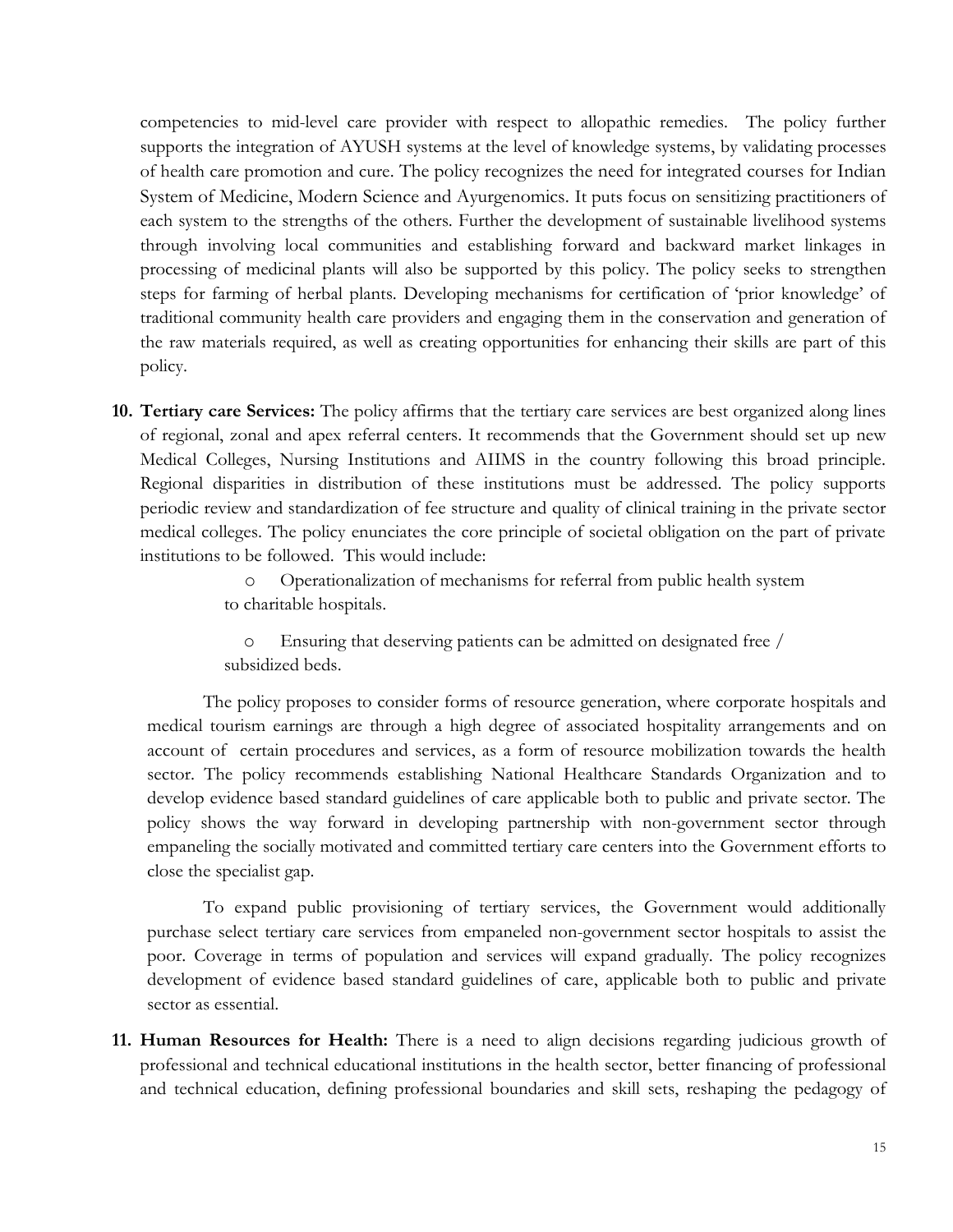professional and technical education, revisiting entry policies into educational institutions, ensuring quality of education and regulating the system to generate the right mix of skills at the right place. This policy recommends that medical and para-medical education be integrated with the service delivery system, so that the students learn in the real environment and not just in the confines of the medical school. The key principle around the policy on human resources for health is that, workforce performance of the system would be best when we have the most appropriate person, in terms of both skills and motivation, for the right job in the right place, working within the right professional and incentive environment.

- **11.1 Medical Education:** The policy recommends strengthening existing medical colleges and converting district hospitals to new medical colleges to increase number of doctors and specialists, in States with large human resource deficit. The policy recognizes the need to increase the number of post graduate seats. The policy supports expanding the number of AIIMS like centers for continuous flow of faculty for medical colleges, biomedical and clinical research. National Knowledge Network shall be used for Tele-education, Tele-CME, Tele-consultations and access to digital library. A common entrance exam is advocated on the pattern of NEET for UG entrance at All India level; a common national-level Licentiate/exit exam for all medical and nursing graduates; a regular renewal at periodic intervals with Continuing Medical Education (CME) credits accrued, are important recommendations. This policy recommends that the current pattern of MCQ (Multiple Choice Question) based entrance test for post graduates medical courses- that drive students away from practical learning- should be reviewed. The policy recognizes the need to revise the under graduate and post graduate medical curriculum keeping in view the changing needs, technology and the newer emerging disease trends. Keeping in view, the rapid expansion of medical colleges in public and private sector there is an urgent need to review existing institutional mechanisms to regulate and ensure quality of training and education being imparted. The policy recommends that the discussion on recreating a regulatory structure for health professional education be revisited to address the emerging needs and challenges.
- **11.2 Attracting and Retaining Doctors in Remote Areas:** Policy proposes financial and non-financial incentives, creating medical colleges in rural areas; preference to students from under-serviced areas, realigning pedagogy and curriculum to suit rural health needs, mandatory rural postings, etc. Measures of compulsion- through mandatory rotational postings dovetailed with clear and transparent career progression guidelines are valuable strategies. A constant effort, therefore, needs to be made to increase the capacity of the public health systems to absorb and retain the manpower. The total sanctioned posts of doctors in the public sector should increase to ensure availability of doctors corresponding to the accepted norms. Exact package of policy measures would vary from State to State and would change over time.
- **11.3 Specialist Attraction and Retention:** Proposed policy measures include recognition of educational options linked with National Board of Examination & College of Physicians and Surgeons, creation of specialist cadre with suitable pay scale, up-gradation of short term training to medical officers to provide basic specialist services at the block and district level, performance linked payments and popularise MD (Doctor of Medicine) course in Family Medicine or General Practice. The policy recommends that the National Board of Examinations should expand the post graduate training up to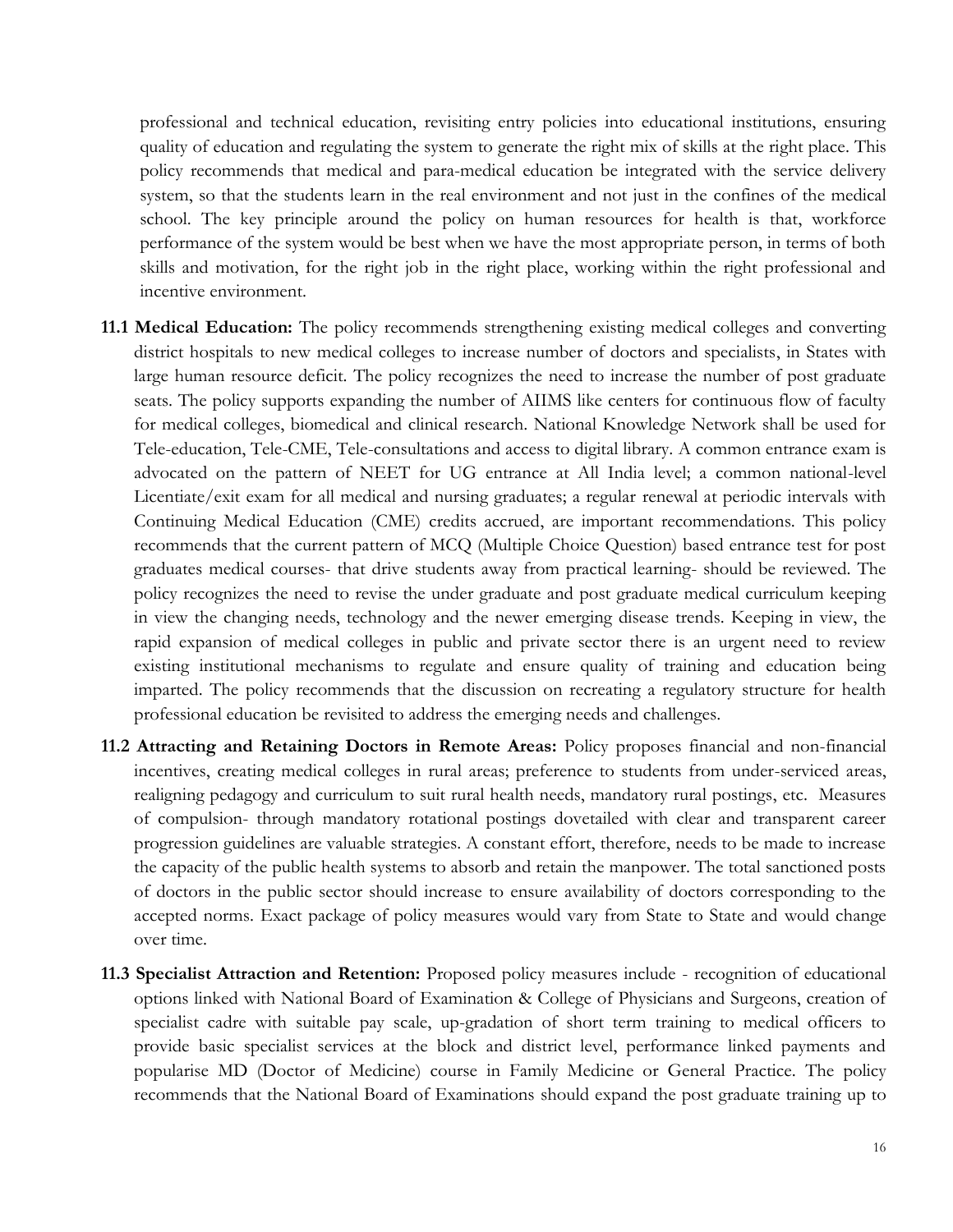the district level. The policy recommends creation of a large number of distance and continuing education options for general practitioners in both the private and the public sectors, which would upgrade their skills to manage the large majority of cases at local level, thus avoiding unnecessary referrals.

- **11.4 Mid-Level Service Providers:** For expansion of primary care from selective care to comprehensive care, complementary human resource strategy is the development of a cadre of mid-level care providers. This can be done through appropriate courses like a B.Sc. in community health and/or through competency-based bridge courses and short courses. These bridge courses could admit graduates from different clinical and paramedical backgrounds like AYUSH doctors, B.Sc. Nurses, Pharmacists, GNMs, etc and equip them with skills to provide services at the sub-centre and other peripheral levels. Locale based selection, a special curriculum of training close to the place where they live and work, conditional licensing, enabling legal framework and a positive practice environment will ensure that this new cadre is preferentially available where they are needed most, i.e. in the under-served areas.
- **11.5 Nursing Education:** The policy recognises the need to improve regulation and quality management of nursing education. Other measures suggested are - establishing cadres like Nurse Practitioners and Public Health Nurses to increase their availability in most needed areas. Developing specialized nursing training courses and curriculum (critical care, cardio-thoracic vascular care, neurological care, trauma care, palliative care and care of terminally ill), establishing nursing school in every large district or cluster of districts of about 20 to 30 lakh population and establishing Centers of Excellence for Nursing and Allied Health Sciences in each State. States which have adequate nursing institutions have flexibility to explore a gradual shift to three year nurses even at the sub-centre level to support the implementation of the comprehensive primary health care agenda.
- **11.6 ASHA:** This policy supports certification programme for ASHAs for their preferential selection into ANM, nursing and paramedical courses. While most ASHAs will remain mainly voluntary and remunerated for time spent, those who obtain qualifications for career opportunities could be given more regular terms of engagement. Policy also supports enabling engagements with NGOs to serve as support and training institutions for ASHAs and to serve as learning laboratories on future roles of community health workers**.** The policy recommends revival and strengthening of Multipurpose Male Health Worker cadre, in order to effectively manage the emerging infectious and non-communicable diseases at community level. Adding a second Community Health Worker would be based on geographic considerations, disease burdens, and time required for multiple tasks to be performed by ASHA/ Community Health Worker.
- **11.7 Paramedical Skills:** Training courses and curriculum for super specialty paramedical care (perfusionists, physiotherapists, occupational therapists, radiological technicians, audiologists, MRI technicians, etc.) would be developed. The policy recognises the role played by physiotheraphists, occupational and allied health professionals keeping in view the demographic and disease transition the country is faced with and also recognises the need to address their shortfall. Planned expansion of allied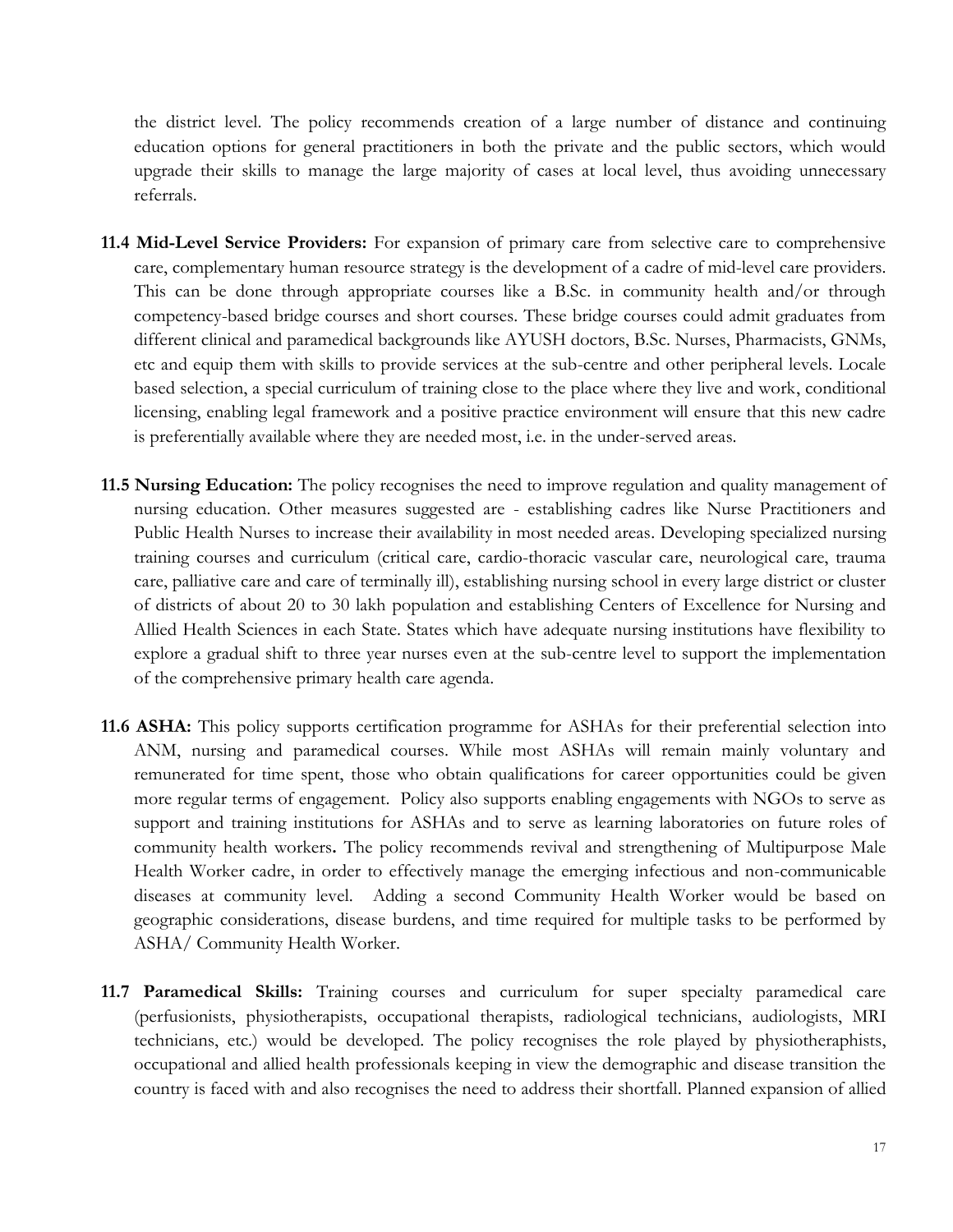technical skills- radiographers, laboratory technicians, physiotherapists, pharmacists, audiologists, optometrists, occupational therapists with local employment opportunities, is a key policy direction. The policy would allow for multi-skilling with different skill sets so that when posted in more peripheral hospitals there is more efficient use of human resources.

- **11.8 Public Health Management Cadre:** The policy proposes creation of Public Health Management Cadre in all States based on public health or related disciplines, as an entry criteria. The policy also advocates an appropriate career structure and recruitment policy to attract young and talented multidisciplinary professionals. Medical & health professionals would form a major part of this, but professionals coming in from diverse backgrounds such as sociology, economics, anthropology, nursing, hospital management, communications, etc. who have since undergone public health management training would also be considered. States could decide to locate these public health managers, with medical and non-medical qualifications, into same or different cadre streams belonging to Directorates of health. Further, the policy recognizes the need to continuously nurture certain specialized skills like entomology, housekeeping, bio-medical waste management, bio medical engineering communication skills, management of call centres and even ambulance services.
- **11.9 Human Resource Governance and leadership development:** The policy recognizes that human resource management is critical to health system strengthening and healthcare delivery and therefore the policy supports measures aimed at continuing medical and nursing education and on the job support to providers, especially those working in professional isolation in rural areas using digital tools and other appropriate training resources. Policy recommends development of leadership skills, strengthening human resource governance in public health system, through establishment of robust recruitment, selection, promotion and transfer postings policies.
- **12. Financing of Health Care:** The policy advocates allocating major proportion (upto two-thirds or more) of resources to primary care followed by secondary and tertiary care. Inclusion of cost-benefit and cost effectiveness studies consistently in programme design and evaluation would be prioritized. This would contribute significantly to increasing efficiency of public expenditure. A robust National Health Accounts System would be operationalized to improve public sector efficiency in resource allocation/ payments. The policy calls for major reforms in financing for public facilities – where operational costs would be in the form of reimbursements for care provision and on a per capita basis for primary care. Items like infrastructure development and maintenance, non-incentive cost of the human resources i.e salaries and much of administrative costs, would however continue to flow on a fixed cost basis. Considerations of equity would be factored in- with higher unit costs for more difficult and vulnerable areas or more supply side investment in infrastructure. Total allocations would be made on the basis of differential financial ability, developmental needs and high priority districts to ensure horizontal equity through targeting specific population sub groups, geographical areas, health care services and gender related issues. A higher unit cost or some form of financial incentive payable to facilities providing a measured and certified quality of care is recommended.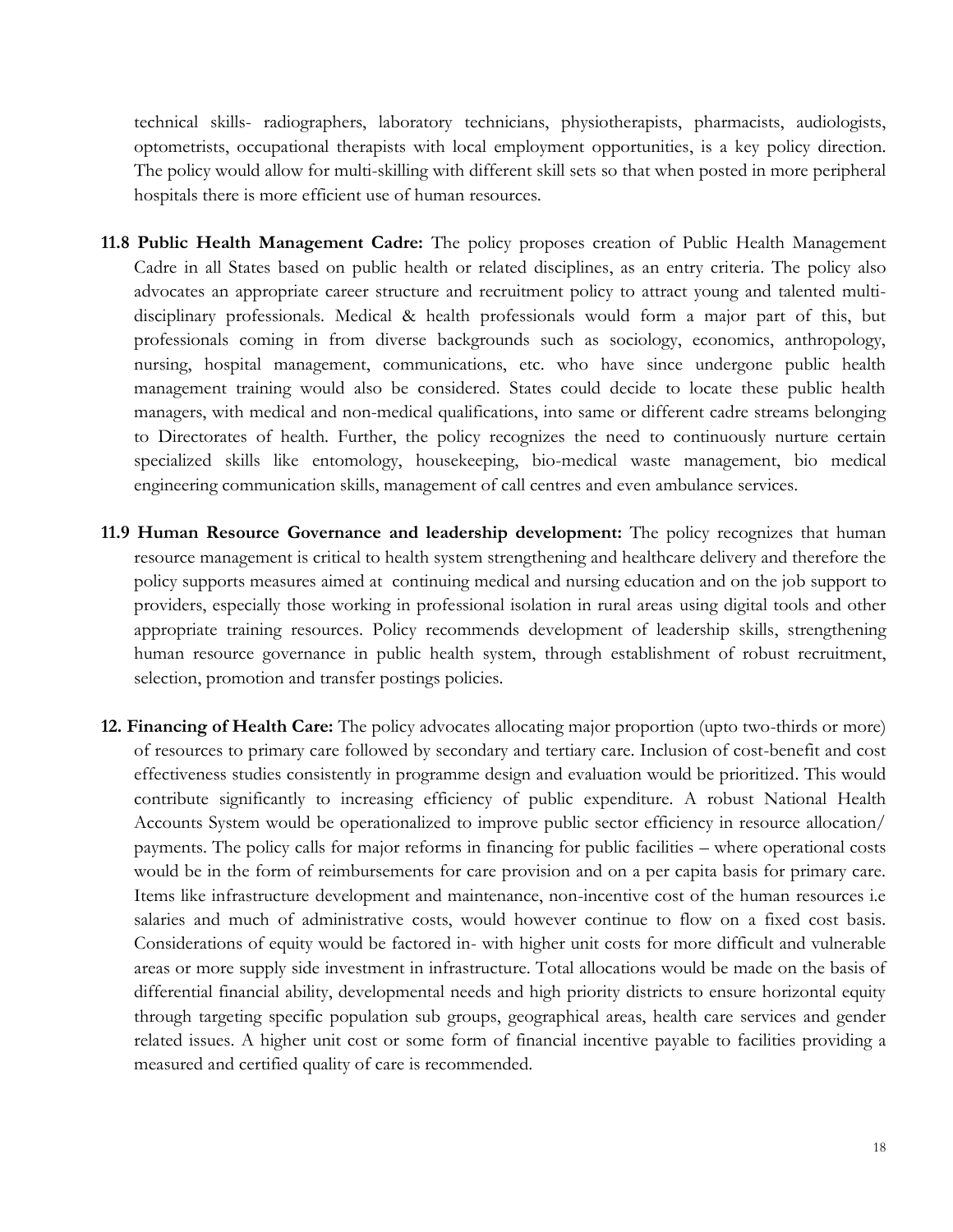- **12.1 Purchasing of Healthcare Services:** The existing Government financed health insurance schemes shall be aligned to cover selected benefit package of secondary and tertiary care services purchased from public, not for profit and private sector in the same order of preference, subject to availability of quality services on time as per defined norms. The policy recommends creating a robust independent mechanism to ensure adherence to standard treatment protocols by public and non-government hospitals. In this context the policy recognizes the need of mandatory disclosure of treatment and success rates across facilities in a transparent manner. It recommends compliance to right of patients to access information about their condition and treatment. For need based purchasing of secondary and tertiary care from non-government sector, multistakeholder institutional mechanisms would be created at Centre and State levels – in the forms of trusts or registered societies with institutional autonomy. These agencies would also be charged with ensuring that purchasing is strategic - giving preference to care from public facilities where they are in a position to do so - and developing a market base through encouraging the creation of capacity in services in areas where they are needed more. Private "not for profit" and "for - profit" hospitals would be empanelled with preference for the former, for comparable quality and standards of care. The payments will be made by the trust/society on a reimbursement basis for services provided.
- **13. Collaboration with Non-Government Sector/Engagement with private sector:** The policy suggests exploring collaboration for primary care services with 'not- for -profit' organizations having a track record of public services where critical gaps exist, as a short term measure. Collaboration can also be done for certain services where team of specialized human resources and domain specific organizational experience is required. Private providers, especially those working in rural and remote areas or with under-serviced communities, could be offered encouragement through provision of appropriate skills to meet public health goals, opportunities for skill up-gradation to serve the community better, participation in disease notification and surveillance efforts, sharing and supporting certain high value services. The policy supports voluntary service in rural and under-served areas on pro-bono basis by recognised healthcare professionals under a "giving back to society" initiative. The policy advocates a positive and proactive engagement with the private sector for critical gap filling towards achieving National goals. One form is through engagement in public goods, where the private sector contributes to preventive or promotive services without profit- as part of CSR work or on contractual terms with the Government. The other is in areas where the private sector is encouraged to invest- which implies an adequate return on investment i.e on commercial terms which may entail contracting, strategic purchasing, etc. The policy advocates for contracting of private sector in the following activities:
- **13.1 Capacity building:** Outsourcing of training of teachers to strengthen school health programmes by adopting neighbourhood schools for quarterly training modules.
- **13.2 Skill Development programmes:** Recognising that there are huge gaps in technicians, nursing and para- nursing, para-medical staff and medical skills in select areas, the policy advocates coordination between National Council for Skill Development, MOHFW and State Government(s) for engaging private hospitals/private general medical practitioners in skill development.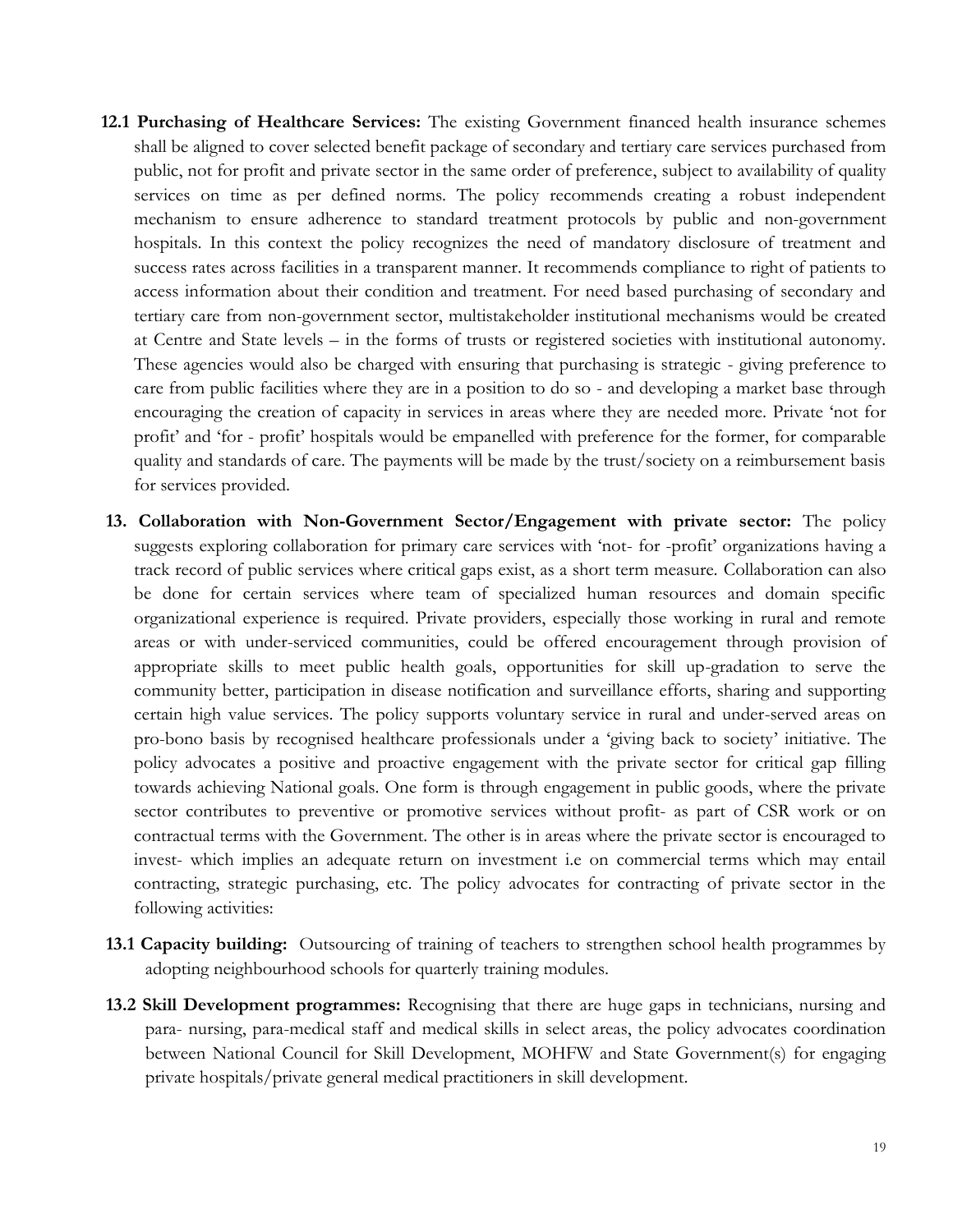- **13.3 Corporate Social Responsibility (CSR):** CSR is an important area which should be leveraged for filling health infrastructure gaps in public health facilities across the country. The private sector could use the CSR platform to play an active role in the awareness generation through campaigns on occupational health, blood disorders, adolescent health, safe health practices and accident prevention, micronutrient adequacy, anti-microbial resistance, screening of children and ante-natal mothers, psychological problems linked to misuse of technology, etc. The policy recommends engagement of private sector through adoption of neighbourhood schools/ colonies/ slums/tribal areas/backward areas for healthcare awareness and services.
- **13.4 Mental healthcare programmes-** Training community members to provide psychological support to strengthen mental health services in the country. Collaboration with Government would be an important plank to develop a sustainable network for community/locality towards mental health.
- **13.5 Disaster Management** is another area where collaboration with private sector would enable better outcomes especially in the areas of medical relief and post trauma counselling/treatment. A pool of human resources from private sector could be generated to act as responders during disasters. The private sector could also pool their infrastructure for quick deployment during disasters and emergencies and help in creation of a unified emergency response system. Additionally sharing information on infrastructure and services deployable for disaster management would enable development of a comprehensive information system with data on availability and utilization of services, for optimum use during golden hour and other emergencies.
- **13.6 Strategic Purchasing as Stewardship:** Directing areas for investment for the commercial health sector.
- **13.6.1** The health policy recognizes that there are many critical gaps in public health services which would be filled by "strategic purchasing". Such strategic purchasing would play a stewardship role in directing private investment towards those areas and those services for which currently there are no providers or few providers. The policy advocates building synergy with "not for profit" organisations and private sector subject to availability of timely quality services as per predefined norms in the collaborating organisation for critical gap filling.
- **13.6.2** The main mechanisms of strategic purchasing are insurance and through trusts. Schemes like Arogyasri and RSBY have been able to increase private participation significantly. Payment is by reimbursement on a fee for service basis and many private providers have been able to benefit greatly by these schemes. The aim would be to improve health outcomes and reduce out of pocket payments while minimising moral hazards and - so that these schemes can be scaled up and made more effective. The policy provides for preferential treatment to collaborating private hospitals/institutes for CGHS empanelment and in proposed strategic purchase by Government subject to other requirements being met.
- **13.6.3** For achieving the objective of having fully functional primary healthcare facilities- especially in urban areas to reach under-serviced populations and on a fee basis for middle class populations, Government would collaborate with the private sector for operationalizing such health and wellness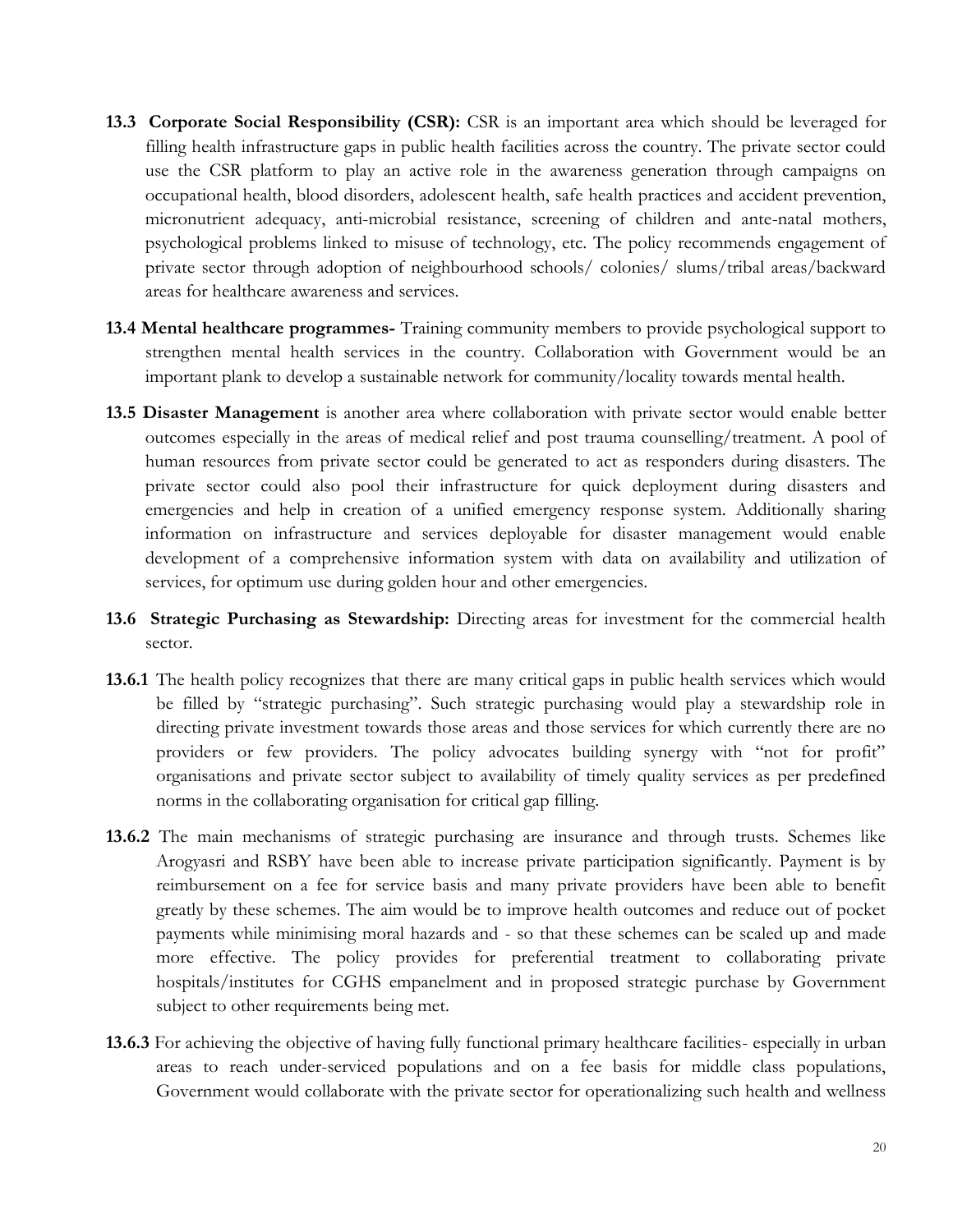centres to provide a larger package of comprehensive primary health care across the country. Partnerships that address specific gaps in public services: These would inter alia include diagnostics services, ambulance services, safe blood services, rehabilitative services, palliative services, mental healthcare, telemedicine services, managing of rare and orphan diseases.

- **13.6.4** The policy advocates building synergy with "not for profit" organisations and private sector subject to availability of timely quality services as per predefined norms in the collaborating organisation for critical gaps.
- **13.7 Enhancing accessibility in private sector:** The policy recommends a better public private healthcare interface and recognizes the need for engagement in operationalization of mechanisms for referrals from public health system. Charitable hospitals and "not for profit" hospitals may volunteer for accepting referrals from public health facilities. The private sector could also provide for increased designated free/ subsidized beds in their hospitals for the downtrodden, poor and others towards societal cause.
- **13.8 Role in Immunization:** The policy recognizes the role of the private sector in immunization programmes and advocates their continued collaboration in rendering immunization service as per protocol.
- **13.9 Disease Surveillance:** Towards strengthening disease surveillance, the private sector laboratories could be engaged for data pooling and sharing. All clinical establishments would be encouraged to notify diseases and provide information of public health importance.
- **13.10 Tissue and organ transplantations:** Tissue and organ transplantations and voluntary donations are areas where private sector provides services- but it needs public interventions and support for getting organ donations. Recognising the need for awareness, the private sector and public sector could play a vital role in awareness generation.
- **13.11 Make in India:** Towards furthering "Make in India", the private domestic manufacturing firms/ industry could be engaged to provide customized indigenous medical devices to the health sector and in creation of forward and backward linkages for medical device production. The policy also seeks assured purchase by Government health facilities from domestic manufacturers, subject to quality standards being met.
- **13.12 Health Information System:** The objective of an integrated health information system necessitates private sector participation in developing and linking systems into a common network/grid which can be accessed by both public and private healthcare providers. Collaboration with private sector consistent with Meta Data and Data Standards and Electronic Health Records would lead to developing a seamless health information system. The private sector could help in creation of registries of patients and in documenting diseases and health events.
- **13.13 Incentivising Private Sector :** To encourage participation of private sector, the policy advocates incentivizing the private sector through inter alia (i) reimbursement/ fees (ii) preferential treatment to collaborating private hospitals/institutes for CGHS empanelment and in proposed strategic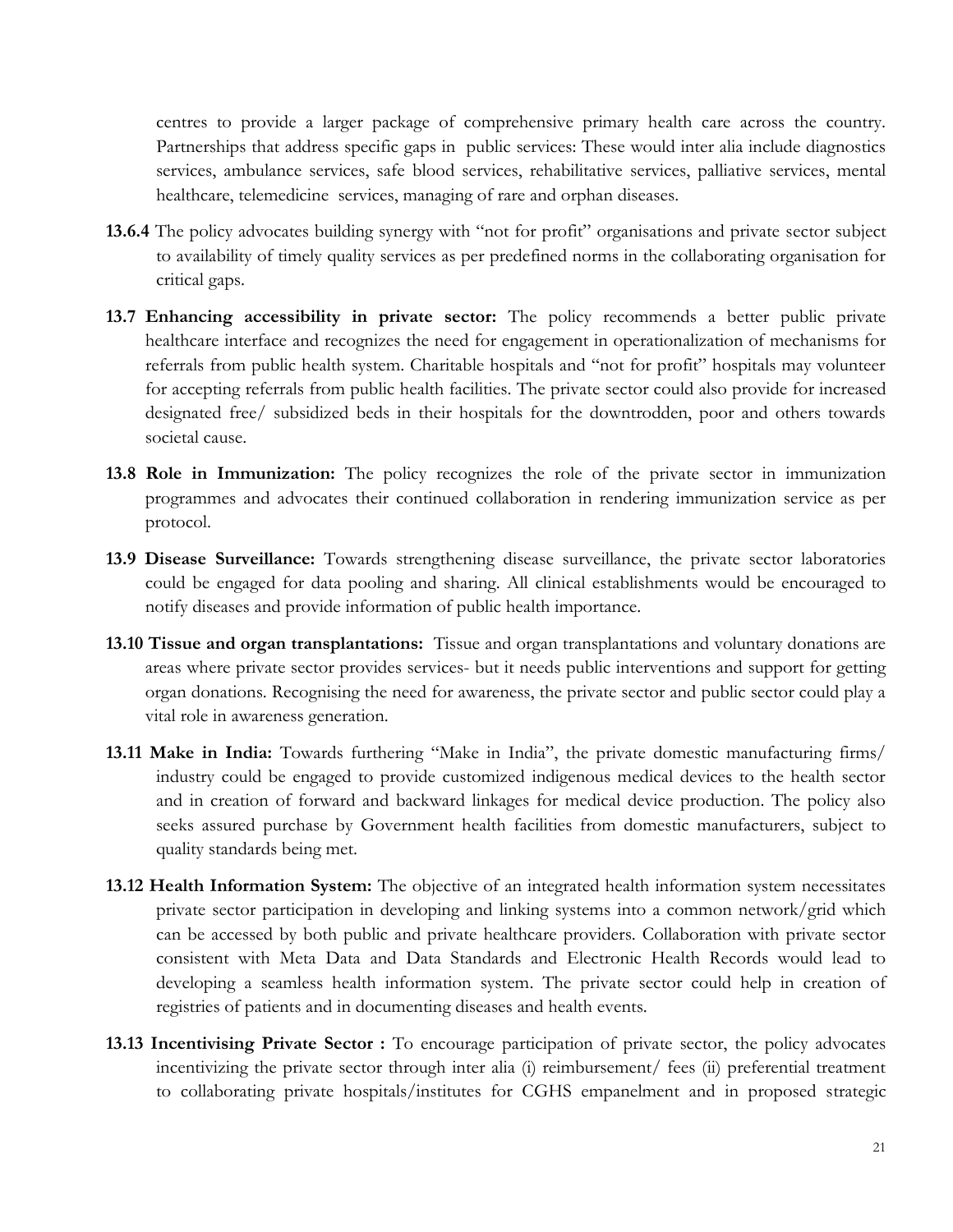purchase by Government, subject to other requirements being met (iii) Non-financial incentives like recognition/ acknowledgement/ felicitation and skill upgradation to the private sector hospitals/practitioners for providing public health services and for partnering with the Government of India/State Governments in health care delivery and (iv) through preferential purchase by Government health facilities from domestic manufacturers, subject to quality standards being met.

- **13.14** Private sector engagement goes beyond contracting and purchasing. Private providers, especially those working in rural and remote areas, or with under-serviced communities, require access to opportunities for skill up-gradation to meet public health goals, to serve the community better, for participation in disease notification and surveillance efforts, and for sharing and support through provision of certain high value services- like laboratory support for identification of drug resistant tuberculosis or other infections, supply of some restricted medicines needed for special situations, building flexibilities into standards needed for service provision in difficult contexts and even social recognition of their work. This would greatly encourage such providers to do better. Hitherto all public training and skill provision has been only to public providers. The policy recognises the need for training and skilling of many small private providers and recommends the same.
- **14. Regulatory Framework:** The regulatory role of the Ministry of Health and Family Welfare- which includes regulation of clinical establishments, professional and technical education, food safety, medical technologies, medical products, clinical trials, research and implementation of other health related lawsneeds urgent and concrete steps towards reform. This will entail moving towards a more effective, rational, transparent and consistent regime.
- **14.1 Professional Education Regulation:** The policy calls for a major reform in this area. It advocates strengthening of six professional councils (Medical, Ayurveda Unani & Siddha, Homeopathy, Nursing, Dental and Pharmacy) through expanding membership of these councils between three key stakeholders - doctors, patients and society in balanced numbers. The policy supports setting up of National Allied Professional Council to regulate and streamline all allied health professionals and ensure quality standards.
- **14.2 Regulation of Clinical Establishments:** A few States have adopted the Clinical Establishments Act 2010. Advocacy with the other States would be made for adoption of the Act. Grading of clinical establishments and active promotion and adoption of standard treatment guidelines would be one starting point. Protection of patient rights in clinical establishments (such as rights to information, access to medical records and reports, informed consent, second opinion, confidentiality and privacy) as key process standards, would be an important step. Policy recommends the setting up of a separate, empowered medical tribunal for speedy resolution to address disputes /complaints regarding standards of care, prices of services, negligence and unfair practices. Standard Regulatory framework for laboratories and imaging centers, specialized emerging services such as assisted reproductive techniques, surrogacy, stem cell banking, organ and tissue transplantation and Nano Medicine will be created as appropriate.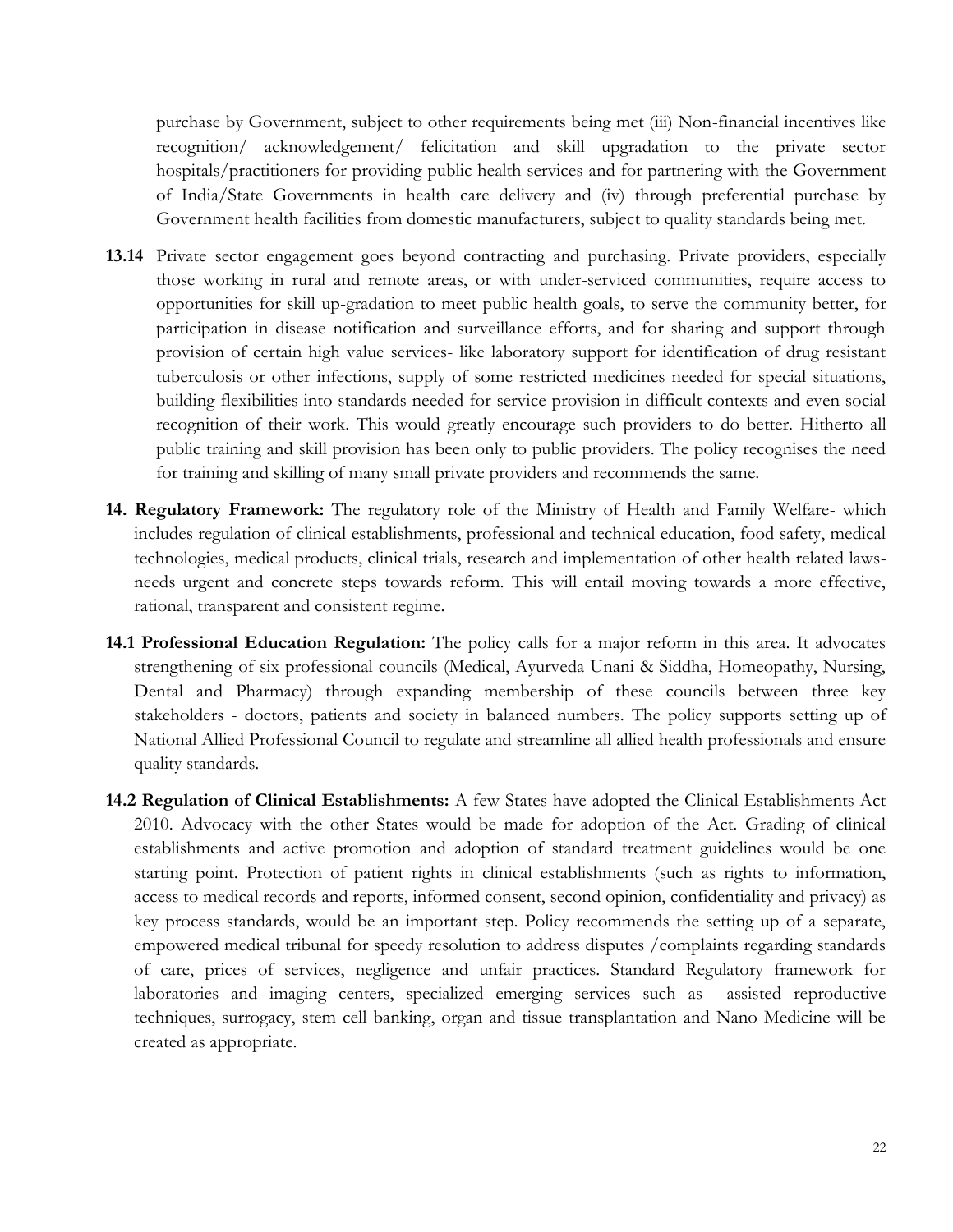- **14.3 Food Safety:** The policy recommends putting in place and strengthening necessary network of offices, laboratories, e-governance structures and human resources needed for the enforcement of Food Safety and Standards (FSS) Act, 2006.
- **14.4 Drug Regulation:** Prices and availability of drugs are regulated by the Department of Pharmaceuticals. However, with regard to other areas of drugs and pharmaceuticals, this policy encourages the streamlining of the system of procurement of drugs; a strong and transparent drug purchase policy for bulk procurement of drugs; and facilitating spread of low cost pharmacy chain such as Jan Aushadhi stores linked with ensuring prescription of generic medicines. It further recommends education of public with regard to branded and non-branded generic drugs. The setting up of common infrastructure for development of the pharmaceutical industry will also be promoted. The policy advocates strengthening and rationalizing the drug regulatory system, promotion of research and development in the pharmaceutical sector and building synergy and evolving a convergent approach with related sectors.
- **14.5 Medical Devices Regulation:** The policy recommends strengthening regulation of medical devices and establishing a regulatory body for medical devices to unleash innovation and the entrepreneurial spirit for manufacture of medical device in India. The policy supports harmonization of domestic regulatory standards with international standards. Building capacities in line with international practices in our regulatory personnel and institutions, would have the highest priority. Post market surveillance program for drugs, blood products and medical devices shall be strengthened to ensure high degree of reliability and to prevent adverse outcomes due to low quality and/or refurbished devices/health products.
- **14.6 Clinical Trial Regulation:** Clinical trials are essential for new product discovery and development. With the objective of ensuring the rights, safety and well-being of clinical trial participants, while facilitating such trials as are essential, specific clause(s) be included in the Drugs and Cosmetics Act for its regulation. Transparent and objective procedures shall be specified, and functioning of ethics and review committees will be strengthened. The Global Good Clinical Practice Guidelines, which specifies standards, roles and responsibilities of sponsors, investigators and participants would be adhered to. Irrational drug combination will continue to be monitored and controlled and appropriate regulatory framework for standardization of AUSH drugs will be ensured. Clear and transparent guidelines, with independent monitoring mechanisms, are the ways forward to foster a progressive and innovative research environment, while safeguarding the rights and health of the trial participants.
- **14.7 Pricing- Drugs, Medical Devices and Equipment:** The regulatory environment around pricing requires a balance between the patients concern for affordability and industry"s concern for adequate returns on investment for growth and sustainability. Timely revision of National List of Essential Medicines (NLEM) along with appropriate price control mechanisms for generic drugs shall remain a key strategy for decreasing costs of care for all those patients seeking care in the private sector. An approach on the same lines but suiting specific requirements of the sectors would be considered for price control with regard to a list of essential diagnostics and equipment.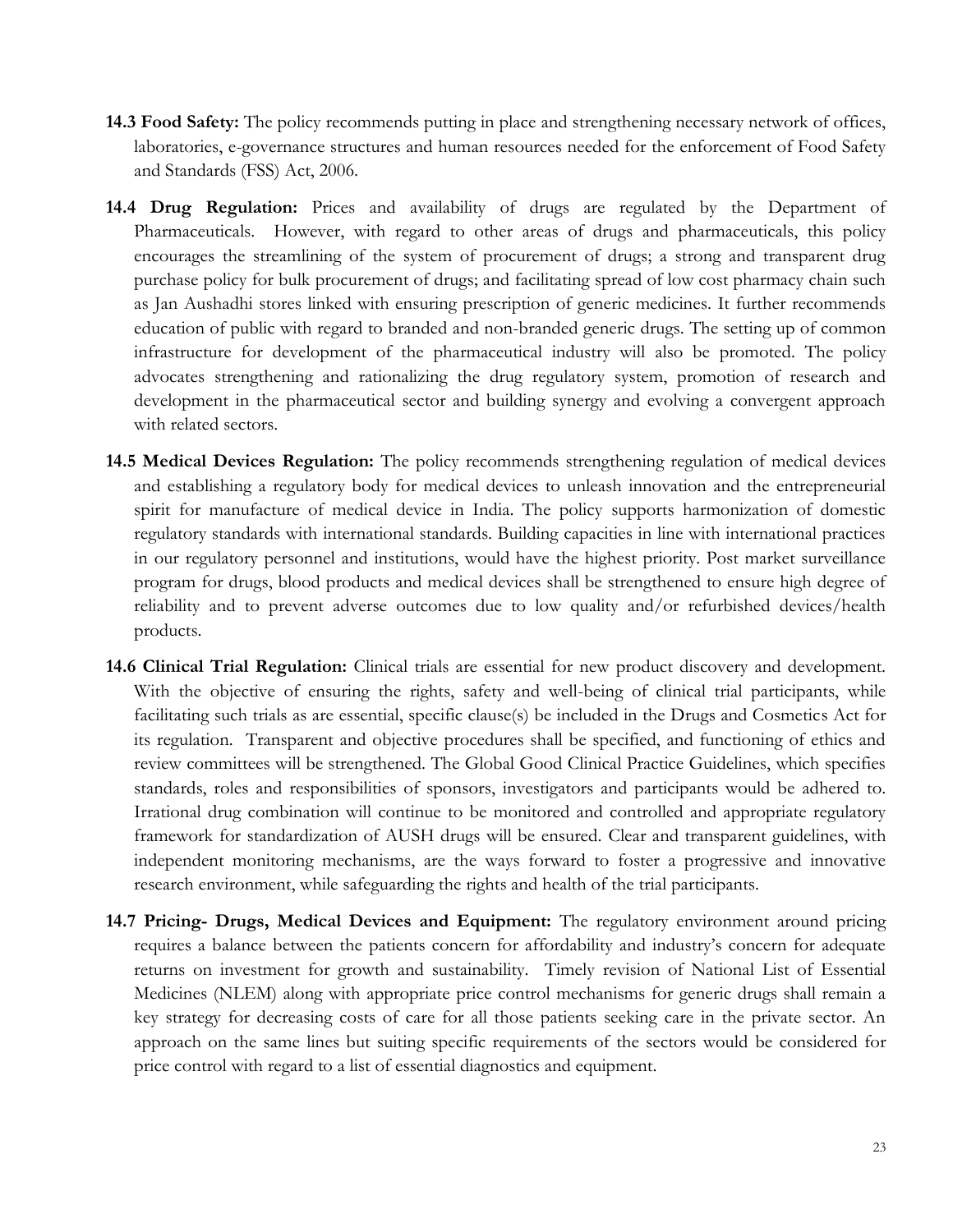- **15 Vaccine Safety:** Vaccine safety and security would require effective regulation, research and development for manufacturing new vaccines in accordance with National Vaccine Policy 2011. The policy advocates commissioning more research and development for manufacturing new vaccines, including against locally prevalent diseases. It recommends building more public sector manufacturing units to generate healthy competition; uninterrupted supply of quality vaccines, developing innovative financing and creating assured supply mechanisms with built in flexibility. Units such as the integrated vaccine complex at Chengalpattu would be set up and vaccine, anti-sera manufacturing units in the public sector upgraded with increase in their installed capacity.
- **16 Medical Technologies:** India is known as the pharmacy of the developing world. However, its role in new drug discovery and drug innovations including bio-pharmaceuticals and bio-similars for its own health priorities is limited. This needs to be addressed in the context of progress towards universal health care. Making available good quality, free essential and generic drugs and diagnostics, at public health care facilities is the most effective way for achieving the goal. The free drugs and diagnostics basket would include all that is needed for comprehensive primary care, including care for chronic illnesses, in the assured set of services. At the tertiary care level too, at least for in-patients and outpatients in geriatric and chronic care segments, most drugs and diagnostics should be free or subsidized with fair price selling mechanisms for most and some co-payments for the "well-to-do".
- **17. Public Procurement:** Quality of public procurement and logistics is a major challenge to ensuring access to free drugs and diagnostics through public facilities. An essential pre-requisite that is needed to address the challenge of providing free drugs through public sector, is a well-developed public procurement system.
- **18. Availability of Drugs and Medical Devices:** The policy accords special focus on production of Active Pharmaceutical Ingredient (API) which is the back-bone of the generic formulations industry. Recognizing that over 70% of the medical devices and equipments are imported in India, the policy advocates the need to incentivize local manufacturing to provide customized indigenous products for Indian population in the long run. The goal with respect to medical devices shall be to encourage domestic production in consonance with the "Make in India" national agenda. Medical technology and medical devices have a multiplier effect in the costing of healthcare delivery. The policy recognizes the need to regulate the use of medical devices so as to ensure safety and quality compliance as per the standard norms.
- **19. Aligning other policies for medical devices and equipment with public health goals:** For medical devices and equipment, the policy recommends and prioritises establishing sufficient labeling and packaging requirements on part of industry, adequate medical devices testing facility and effective port clearance mechanisms for medical products.
- **20. Improving Public Sector Capacity for Manufacturing Essential Drugs and Vaccines:** Public sector capacity in manufacture of certain essential drugs and vaccines is also essential in the long term for the health security of the country and to address some needs which are not attractive commercial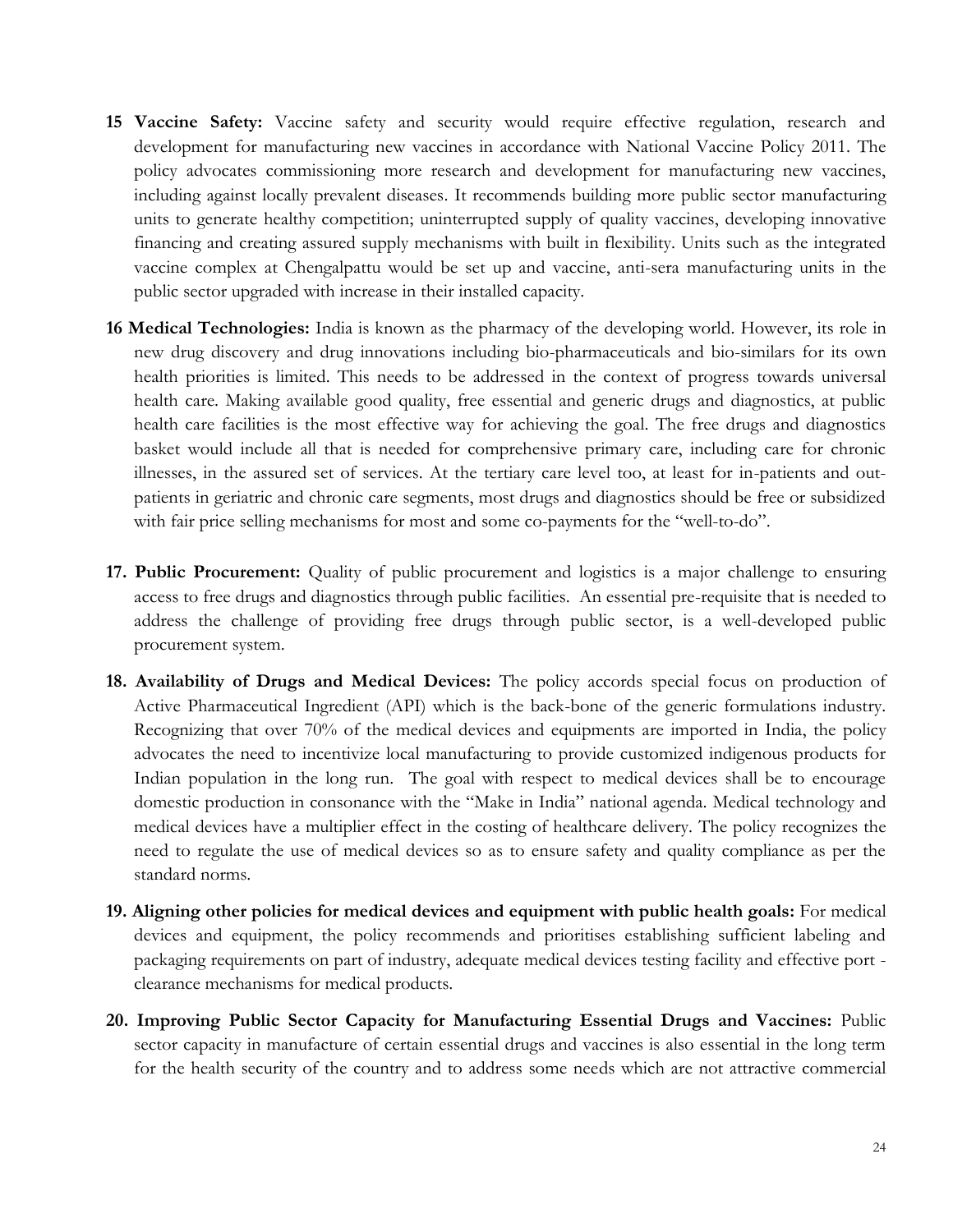propositions. These public institutions need more investment, appropriate HR policies and governance initiatives to enable them to become comparable with their benchmarks in the developed world.

- **21. Anti-microbial resistance:** The problem of anti-microbial resistance calls for a rapid standardization of guidelines, regarding antibiotic use, limiting the use of antibiotics as Over-the-Counter medication, banning or restricting the use of antibiotics as growth promoters in animal livestock. Pharmacovigilance including prescription audit inclusive of antibiotic usage, in the hospital and community, is a must in order to enforce change in existing practices.
- **22. Health Technology Assessment:** Health Technology assessment is required to ensure that technology choice is participatory and is guided by considerations of scientific evidence, safety, consideration on cost effectiveness and social values. The National Health Policy commits to the development of institutional framework and capacity for Health Technology Assessment and adoption.
- **23. Digital Health Technology Eco - System:** Recognising the integral role of technology(eHealth, mHealth, Cloud, Internet of things, wearables, etc) in the healthcare delivery, a National Digital Health Authority (NDHA) will be set up to regulate, develop and deploy digital health across the continuum of care. The policy advocates extensive deployment of digital tools for improving the efficiency and outcome of the healthcare system. The policy aims at an integrated health information system which serves the needs of all stake-holders and improves efficiency, transparency, and citizen experience. Delivery of better health outcomes in terms of access, quality, affordability, lowering of disease burden and efficient monitoring of health entitlements to citizens, is the goal. Establishing federated national health information architecture, to roll-out and link systems across public and private health providers at State and national levels consistent with Metadata and Data Standards (MDDS) & Electronic Health Record (EHR), will be supported by this policy. The policy suggests exploring the use of "Aadhaar" (Unique ID) for identification. Creation of registries (i.e. patients, provider, service, diseases, document and event) for enhanced public health/big data analytics, creation of health information exchange platform and national health information network, use of National Optical Fibre Network, use of smartphones/tablets for capturing real time data, are key strategies of the National Health Information Architecture.
- **23.1 Application of Digital Health:** The policy advocates scaling of various initiatives in the area of teleconsultation which will entail linking tertiary care institutions (medical colleges) to District and Subdistrict hospitals which provide secondary care facilities, for the purpose of specialist consultations. The policy will promote utilization of National Knowledge Network for Tele-education, Tele-CME, Teleconsultations and access to digital library.
- **23.2 Leveraging Digital Tools for AYUSH:** Digital tools would be used for generation and sharing of information about AYUSH services and AYUSH practitioners, for traditional community level healthcare providers and for household level preventive, promotive and curative practices.
- **24. Health Surveys:** The scope of health, demographic and epidemiological surveys would be extended to capture information regarding costs of care, financial protection and evidence based policy planning and reforms. The policy recommends rapid programme appraisals and periodic disease specific surveys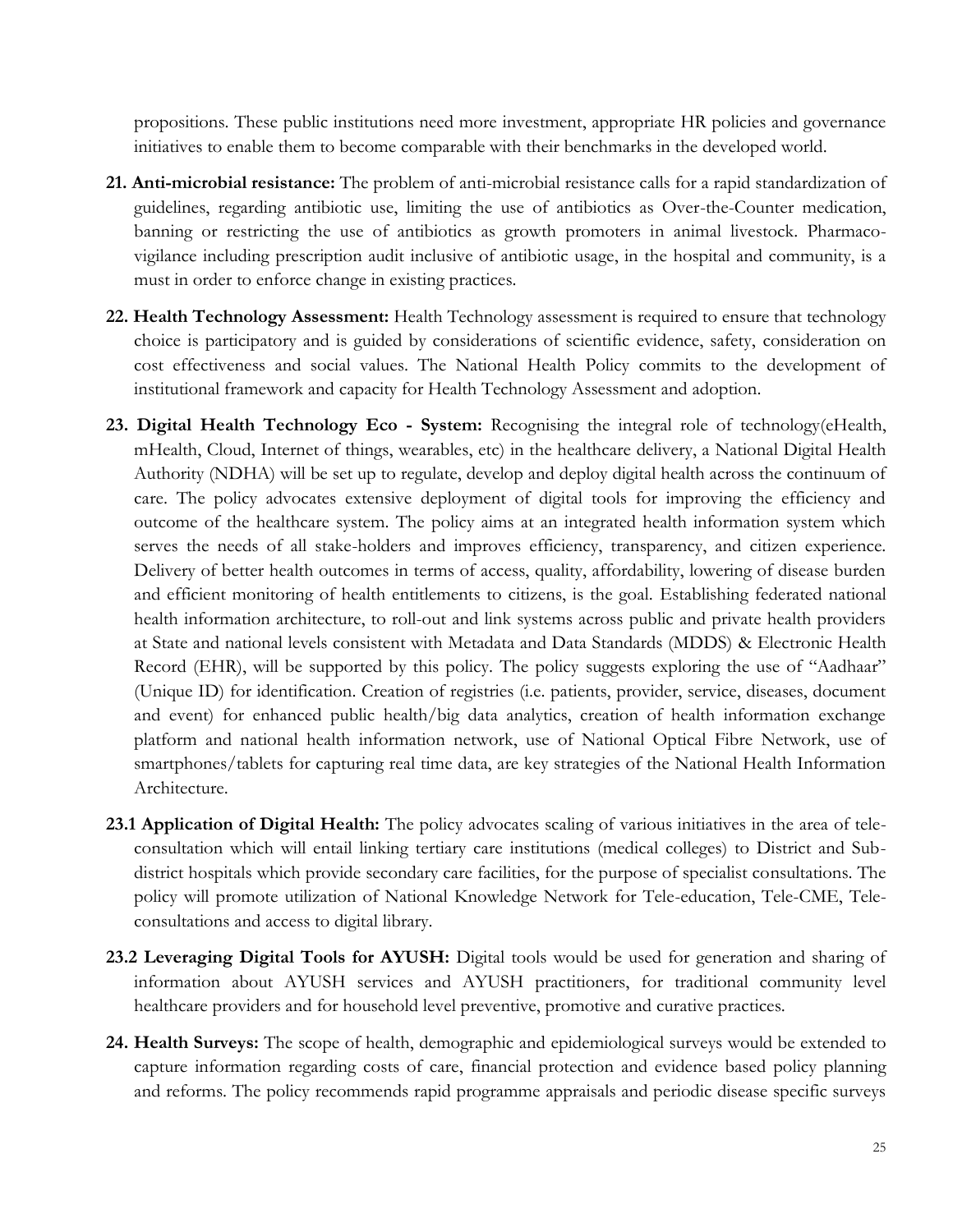to monitor the impact of public health and disease interventions using digital tools for epidemiological surveys.

- **25. Health Research:** The National Health Policy recognizes the key role that health research plays in the development of a nation"s health. In knowledge based sector like health, where advances happen daily, it is important to increase investment in health research.
- **25.1 Strengthening Knowledge for Health:** The policy envisages strengthening the publicly funded health research institutes under the Department of Health Research, the apex public health institutions under the Department of Health & Family Welfare, as well as those in the Government and private medical colleges. The policy supports strengthening health research in India in the following frontshealth systems and services research, medical product innovation (including point of care diagnostics and related technologies and internet of things) and fundamental research in all areas relevant to healthsuch as Physiology, Biochemistry, Pharmacology, Microbiology, Pathology, Molecular Sciences and Cell Sciences. Policy aims to promote innovation, discovery and translational research on drugs in AUSH and allocate adequate funds towards it. Research on social determinants of health along with neglected health issues such as disability and transgender health will be promoted. For drug and devices discovery and innovation, both from Allopathy and traditional medicines systems would be supported. Creation of a Common Sector Innovation Council for the Health Ministry that brings together various regulatory bodies for drug research, the Department of Pharmaceuticals, the Department of Biotechnology, the Department of Industrial Policy and Promotion, the Department of Science and Technology, etc. would be desirable. Innovative strategies of public financing and careful leveraging of public procurement can help generate the sort of innovations that are required for Indian public health priorities. Drug research on critical diseases such as TB, HIV/AIDS, and Malaria may be incentivized, to address them on priority. For making full use of all research capacity in the nation, grant- in- aid mechanisms which provide extramural funding to research efforts is envisaged to be scaled up.
- **25.2 Drug Innovation & Discovery:** Government policy would be to both stimulate innovation and new drug discovery as required, to meet health needs as well as ensure that new drugs discovered and brought into the market are affordable to those who need them most. Similar policies are required for discovering more affordable, more frugal and appropriate point of care diagnostics as also robust medical equipment for use in our rural and remote areas. Public procurement policies and public investment in priority research areas with greater coordination and convergence between drug research institutions, drug manufacturers and premier medical institutions must also be aligned to drug discovery.
- **25.3 Development of Information Databases:** There is also a need to develop information data-bases on a wide variety of areas that researchers can share. This includes ensuring that all unit data of major publicly funded surveys related to health, are available in public domain in a research friendly format.
- **25.4 Research Collaboration:** The policy on international health and health diplomacy should leverage India"s strength in cost effective innovations in the areas of pharmaceuticals, medical devices, health care delivery and information technology. Additionally leveraging international cooperation, especially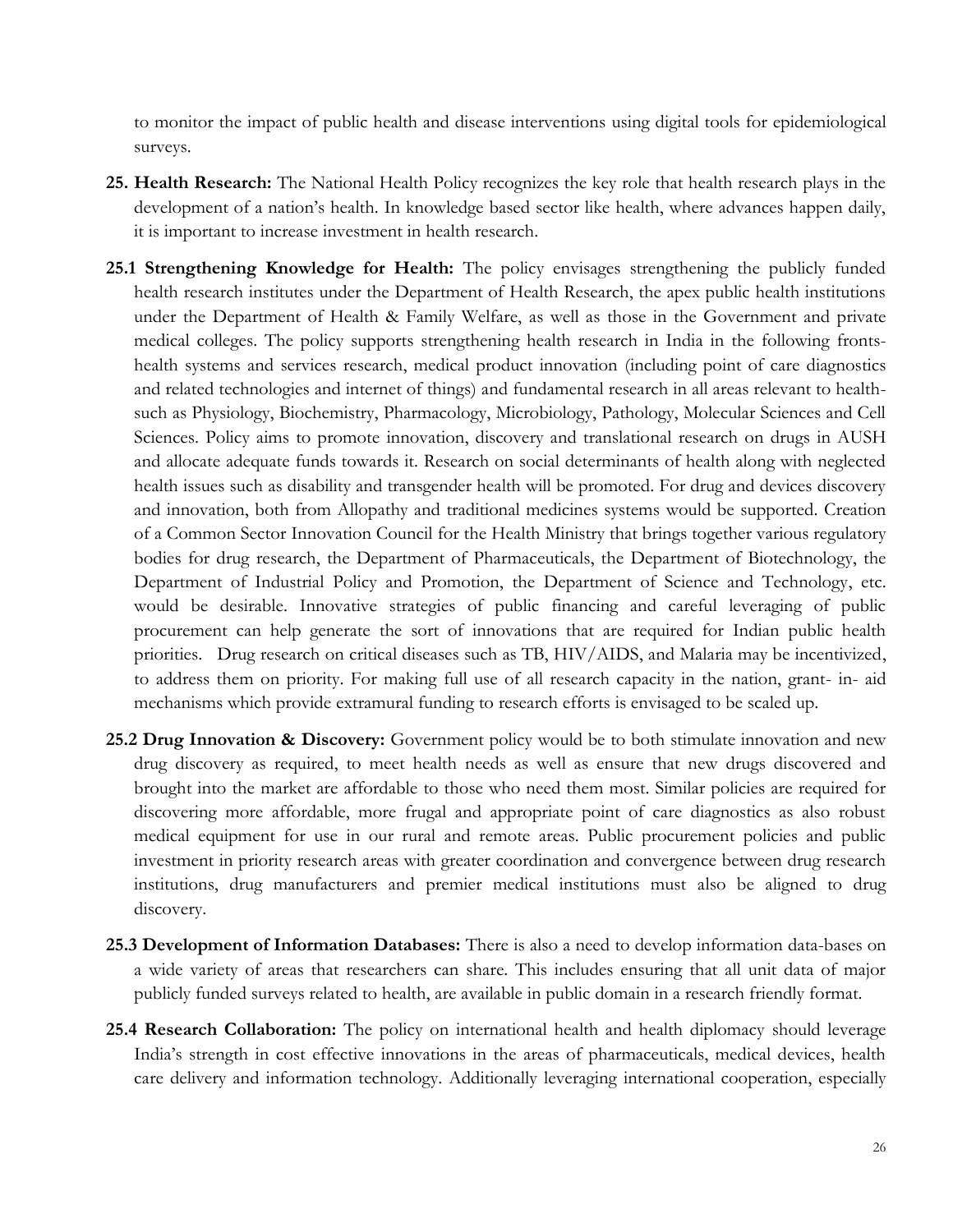involving nations of the Global South, to build domestic institutional capacity in green-field innovation and for knowledge and skill generation could be explored.

## **26. Governance**

- **26.1 Role of Centre & State:** One of the most important strengths and at the same time challenges of governance in health is the distribution of responsibility and accountability between the Centre and the States. The policy recommends equity sensitive resource allocation, strengthening institutional mechanisms for consultative decision-making and coordinated implementation, as the way forward. Besides, better management of fiduciary risks, provision of capacity building, technical assistance to States to develop State-specific strategic plans, through the active involvement of local self-government and through community based monitoring of health outputs is also recommended. The policy suggests State Directorates to be strengthened by HR policies, central to which is the issue that those from a public health management cadre must hold senior positions in public health.
- **26.2 Role of Panchayati Raj Institutions:** Panchayati Raj Institutions would be strengthened to play an enhanced role at different levels for health governance, including the social determinants of health. There is need to make Community Based Monitoring and Planning (CBMP) mandatory, so as to place people at the centre of the health system and development process for effective monitoring of quality of services and for better accountability in management and delivery of health care services.
- **26.3 Improving Accountability:** The policy would be to increase both horizontal and vertical accountability of the health system by providing a greater role and participation of local bodies and encouraging community monitoring, programme evaluations along with ensuring grievance redressal systems.

#### **27. Legal Framework for Health Care and Health Pathway**

One of the fundamental policy questions being raised in recent years is whether to pass a health rights bill making health a fundamental right- in the way that was done for education. The policy question is whether we have reached the level of economic and health systems development so as to make this a justiciable right- implying that its denial is an offense. Questions that need to be addressed are manifold, namely, (a) whether when health care is a State subject, is it desirable or useful to make a Central law, (b) whether such a law should mainly focus on the enforcement of public health standards on water, sanitation, food safety, air pollution etc, or whether it should focus on health rights- access to health care and quality of health care – i.e whether focus should be on what the State enforces on citizens or on what the citizen demands of the State? Right to healthcare covers a wide canvas, encompassing issues of preventive, curative, rehabilitative and palliative healthcare across rural and urban areas, infrastructure availability, health human resource availability, as also issues extending beyond health sector into the domain of poverty, equity, literacy, sanitation, nutrition, drinking water availability, etc. Excellent health care system needs to be in place to ensure effective implementation of the health rights at the grassroots level. Right to health cannot be perceived unless the basic health infrastructure like doctor-patient ratio, patient-bed ratio, nurses-patient ratio, etc are near or above threshold levels and uniformly spread-out across the geographical frontiers of the country. Further, the procedural